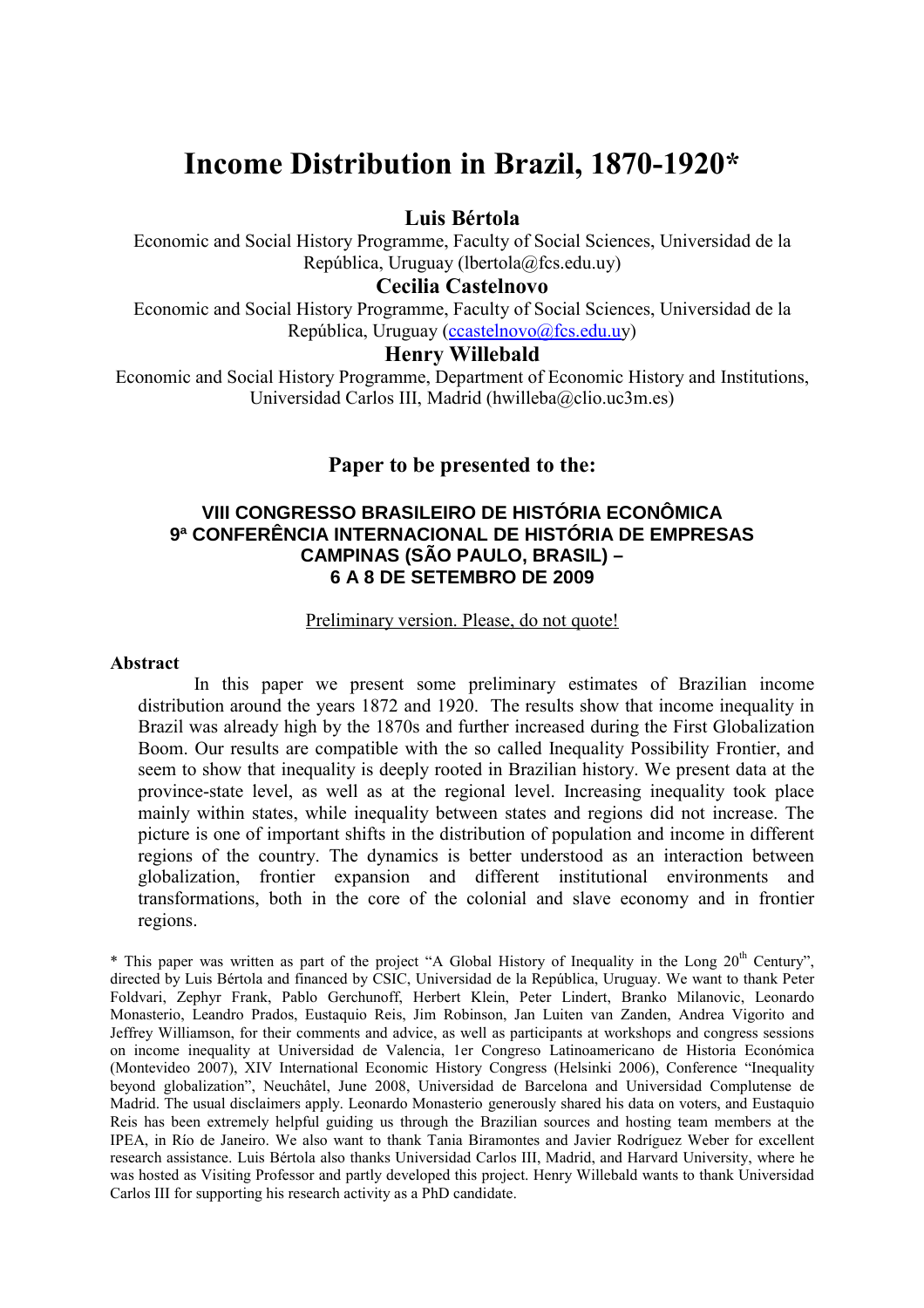# Income Distribution in Brazil, 1870-1920

## 1. Introduction

The relationship between economic growth and income distribution has returned to the research agendas of economists and economic historians in the last decade. This was probably the result of the fact that economic growth has not always been followed by diminishing inequality. Furthermore, economic growth was itself has not been as pervasive as was expected.

The Kuznets curve attracted much interest because it provided a good explanation for why trends in equality could be delayed. According to this concept, growth should, at first, lead to increasing inequality; then, after some threshold is surpassed, inequality should start to decline. A related question is whether all countries should grow and whether the poorest should grow faster than the richest, in order not only to reach the trend of declining inequality in specific countries, but also to get inequality to decline worldwide.

As often happens in the history of (economic) thought, ideas advance in a circular fashion. The causality between income distribution and growth changed: inequality became a point of departure than an outcome of growth. The question came to be whether an unfair distribution of wealth and income is a restriction on economic growth. If that is the case, countries with very unequal income distributions should grow less than those with more equal income distributions, thus limiting the scope for a fast reduction in inequality, both within and between countries.

This is the framework for the present study. Our purpose is to come closer to a global history of inequality since 1870, i.e., to study inequality at a global level, considering it both within and between countries. Bourguignon and Morrison have already taken an important step in that direction with their work "Inequality among world citizens". One of the weaknesses of their study, specifically with the database they constructed, was the lack of information about the Third World. For example, the income distribution in Latin American countries was assumed to remain constant between 1820 and 1950. Thus, differences in income distribution were considered only as long as they were affected by average per capita income between countries.

The current debate regarding Latin America is centred on two alternative (but complementary) ideas. The first stresses the colonial roots of Latin American inequality. Unequal distribution of wealth, income and political power are seen as the basic determinant of a set of economic and political institutions that reinforces inequality and hampers growth (Engerman & Sokoloff 1997, Acemoglu, Johnson & Robinson 2005, World Bank 2004). Regardless of the original causes of inequality (resource endowments, colonial heritage or simply endogenous economic and political mechanisms), these views are in line with a deep-rooted tradition in Latin American studies.

However, there is much evidence that income distribution in Latin America went through significant changes, especially during the First Globalisation Boom, the later inward-looking growth and during the last decades of the  $20<sup>th</sup>$  Century (O'Rourke  $\&$ Williamson 1999, Williamson 2009, Bértola 2005, Bértola, Castelnovo, Rodríguez & Willebald 2009). The question remains whether high levels of inequality in Latin America are a long-lasting feature or whether they are the result of more modern incorporation into the world economy.

The sources of information are scarce and there are few quantitative studies on income distribution in Latin America. Thus, our research is an attempt to fill that gap, with estimates of changes in income distribution since the 1870s for a group of Latin American countries: Argentina, Brazil, Chile, México and Uruguay (see Bértola & Rodríguez 2009 and Bértola, Castelnovo, Rodríguez & Willebald 2009).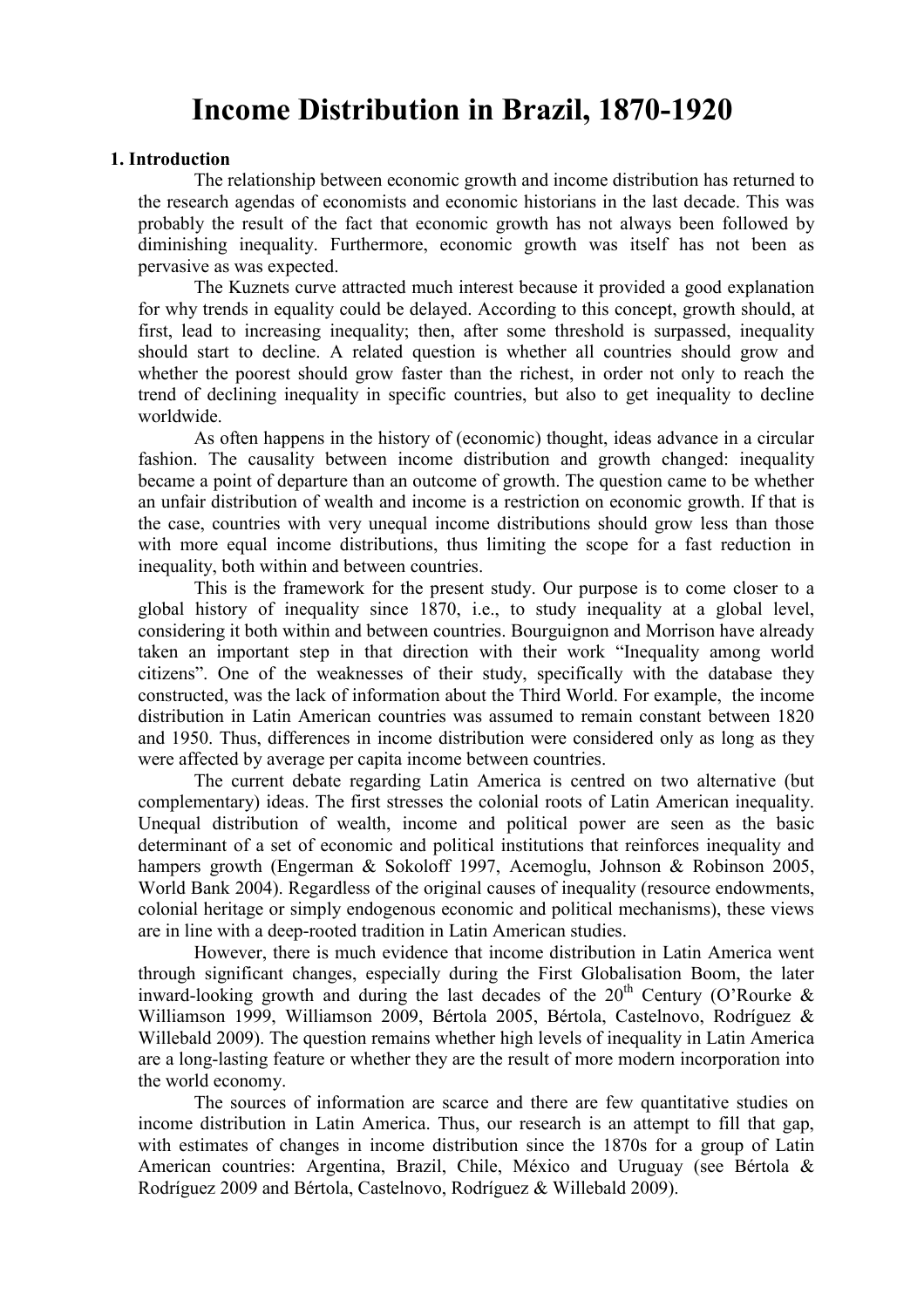In this paper we present some preliminary results for Brazil. The paper is to a great extent empirical, aiming to show some estimates of Brazilian income distribution around the years 1872 and 1920. In Section 2 we present how we constructed these estimates of income inequality. Section 3 discusses our aggregate results and compares them with available GDP series. Section 4 presents the results at regional and provincial levels (states in 1920). Section 5 contains a brief discussion of changes in inequality between 1872 and 1920. Finally, some conclusions are presented.

### 2. How to estimate income distribution in Brazil, 1872 and 1920

Our basic approach is to identify the occupational structure of the active population and then determine the income of each occupational group. In both steps we use data from the national population census.

1872

The Census Data of 1872 provides information on population by state, condition, gender and occupation. The total population of Brazil was estimated at 9.930.478 habitants, 4.172.114 of which did not declare any occupation. At that time there were 20 provinces, and 34 different occupations were registered.

Out of an estimated active population of more than 6 million people, about 1.5 million were slaves. Their income was determined according to reports on the cost of maintaining slaves. Detailed information on the activities in which slaves were involved is available. In cases where a particular activity required special skills, the income accorded to each slave involved was increased proportionally to the higher price fetched for slaves possessing special qualifications. The difference was about 25%. After consulting several sources for the cost of maintenance of slaves, we accepted Libby´s estimates (Libby, 1984), which are similar to those of Carvalho de Mello (1978).

Obviously, there were differences among different slaves' "incomes", in relation to their gender, access to land, production for own consumption, etc. Similarly, the duration of a working day and alimentation could vary from place to place. In some cases, slaves were able to save money and buy their freedom. It seems realistic, however, to assume that differences among slaves did not significantly increase total inequality in Brazilian society in 1872.

About 5% of the active population consisted of civil servants. Our database includes official information regarding the income of each and every one of them. Complete registers of public employees were obtained from "Orçamento de Receita e Despeza do Imperio para Exercicio de 1871 -1872" and "Orçamento de Receita e Despeza do Imperio para Exercicio de 1872 -1873". This information was organized at the provincial level.

Our third important source of data is the list of voters at municipal level. The Brazilian electoral system was instituted in 1821, and by the 1870s was well developed. Voter participation in Brazilian elections reached levels similar to those in European countries today (Nunes 2003). Unfortunately, this kind of information is very limited. We have access to complete lists for the state of Río Grande do Sul (RGS, more than 2000) cases) and processed information for San Pablo (SP) (Klein 1995) and Río de Janeiro (RJ) (Nunes 2003). Although voters had to surpass a certain level of income in order to obtain the right to vote, this bar was set extremely low: 200 mil-réis (slaves' "income" was estimated to be 64 mil-réis). The register for Rio Grande do Sul, kindly provided by Leonardo Monasterio, includes more than 2,000 observations, each indicating the voter's occupation. The occupational categories in this register are compatible with the census arrangement of occupations and income.

The estimation was performed in three steps.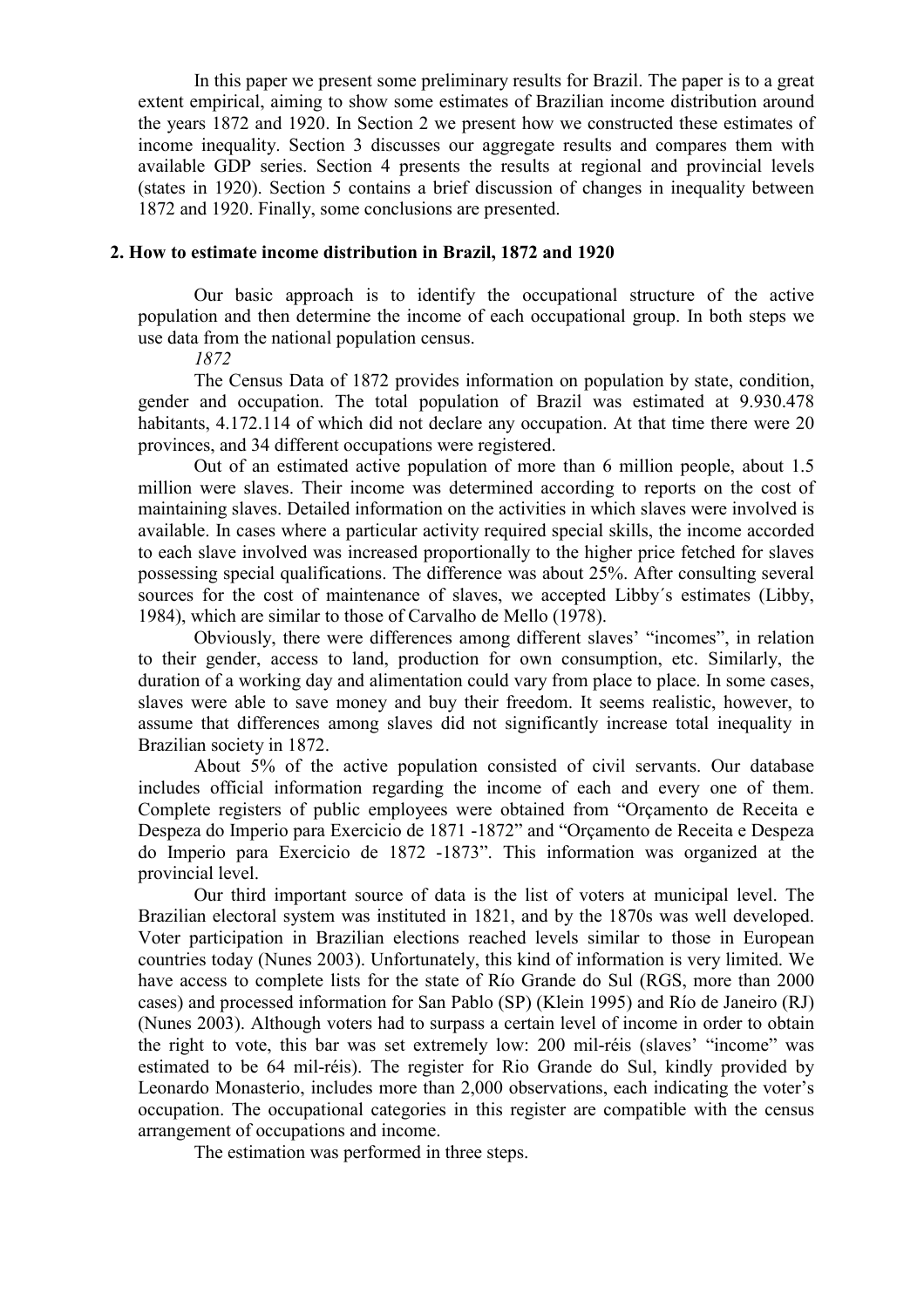- 1. The income distribution for each occupational category in the province of Río Grande do Sul was applied to similar occupational categories in other provinces.
- 2. A recent study by Eustaquio Reis provides estimates of the level of income per active population (Reis 2008). These different mean income levels were maintained for each profession in relation to Rio Grande do Sul, keeping the distribution pattern of each profession as in Rio Grande do Sul. The resulting average income per active population did not coincide with that of Reis, because these different income levels were applied only to some professions (not to slaves and not to civil servants). This was specially the case of provinces with high shares of slaves and high shares of civil servants, being the Province of Río de Janeiro a typical case.
- 3. The difference between the estimated income of each province and the income expected according to Reis´relative estimates was assumed to be an excedent income appropriated by the elite. The income of the elite is usually a source of underestimation of total inequality. In order to assign this income share, the professional groups probably being part of the elite were selected: "advogados", "notaries y escrivoes", "capitalistas y propietarios", "manufactureros y fabricantes", "comerciantes, guarda libros y cajeros", as well as high income civil servants in important positions, as presidents, commanders, etc. The estimated income loss was distributed among the richest 1% of the active population of the province that also was among these professional groups.

For women, income was determined to be 2/3 of similar male income. This was the average result obtained from many different sources of information. For women capitalists and owners, as well as for women slaves, income was determined to be the same as that of males in each group.

The database assigns income to about 5.6 million people, out of an active population slightly above 6 million.

The data was organized in different groups according to sector (primary, secondary, tertiary), condition (free-slave), gender, province and region.

Each region includes several provinces as follows (see Figure 1):

North: Amazonas, Pará

North-East: Alagoas, Maranhao, Pihahuy, Ceará, Río Grande do Norte, Parahyba, Sergipe, Bahia, Pernambuco

Center-West: Mato Grosso, Goyáz

South:: Paraná, Santa Catarina, Rio Grande do Sul

South-East: Minas Geraes, Sao Paulo, Rio de Janeiro, Espíritu Santo

## 1920

This estimate is also based on the population census. It assigns income to 8,5 million people out of an active population of 18 million. The main sources of data on income are as follows.

- A list of 32,000 civil servants (out of 186,000) with detailed information on income and occupation.
- A survey of wages in the secondary sector with the number of workers by 21 income intervals (8 male adult, 5 female adult, 4 male 14-20, 4 female 14-20), for 14 branches and 21 states. The survey covers about 1/5 of the total population registered by the census in these activities: 1.162.653 people.
- Information on average daily wages in the primary sector by 15 branches and 21 states.
- An estimate of landowners' income, according to census data on the size of farms and wage-ratios for 1920 and regional productivity differences for 1940.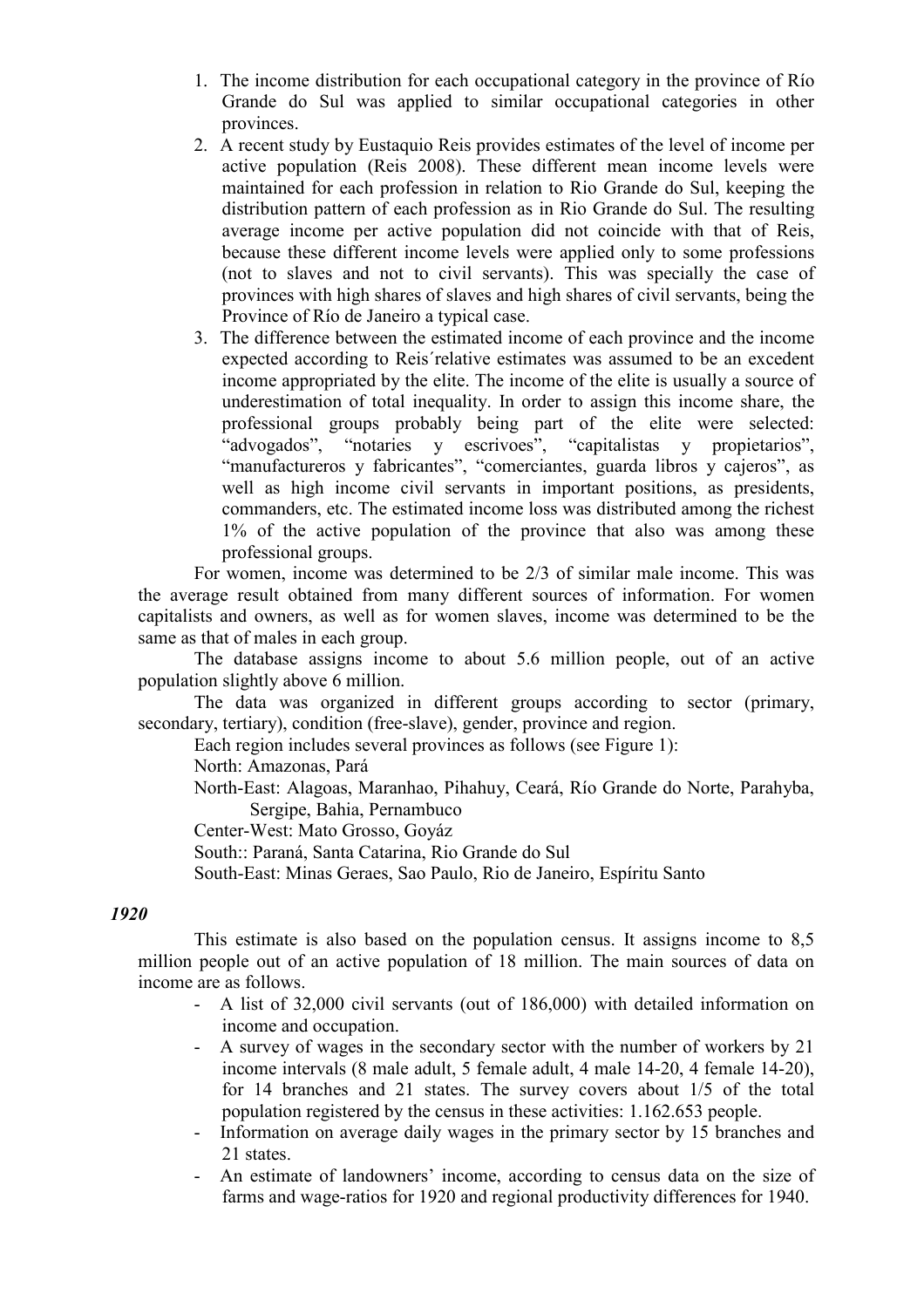- An estimate of industrial capitalists' incomes, using the industrial survey from 1920, and assuming the existence of one owner per enterprise.



Figure 1. Brazil: regions and provinces-states.

Source: own elaboration.

### 3. Aggregate Inequality and GDP levels and growth, 1870-1920

### 3.1. Aggregate Inequality: a first glance

In 1872 and 1920, as shown in Table 1, Brazilian inequality levels were expectedly high. This is not a trivial result, as our earlier estimates showed unexpectedly low inequality levels in 1872 (Bértola, Castelnovo, Reis & Willebald, 2007).

|      |         |         | Table 1: Aggregate inequality measures for Brazil, 1872 and 1920. |         |       |       |       |
|------|---------|---------|-------------------------------------------------------------------|---------|-------|-------|-------|
|      | p90/p10 | p90/p50 | p10/p50                                                           | p75/p25 | GE(0) | GE(1) | Gini  |
| 1872 | 8.439   | 5.307   | 0.629                                                             | 2.713   | 0.554 | 1.011 | 0.564 |
| 1920 | 9.529   | 5.028   | 0.528                                                             | 2,371   | 0.662 | 0.977 | 0.616 |

Present results confirm the idea that Brazilian inequality was already high before the first great globalization boom took place, and that high inequality is of some kind of long run and structural character.

The previous statement does not preclude the existence of medium run changes and fluctuations in income inequality. With respect to the First Globalization Boom, it looks as if most indicators point to increasing inequality.

Before these results are discussed, we need to have an idea about aggregate and per capita GDP growth in Brazil during this time period.

# 3.2. GDP levels and growth

## GDP growth

The classic work by Celso Furtado (1963) was the reference to interpret Brazilian economic development during the  $19<sup>th</sup>$  Century and the first decades of the  $20<sup>th</sup>$  Century. According to him, in the second half of the  $19<sup>th</sup>$  Century, GDP per capita grew at an annual rate next to 1.5 percent and maintained this dynamism up to the 1950s.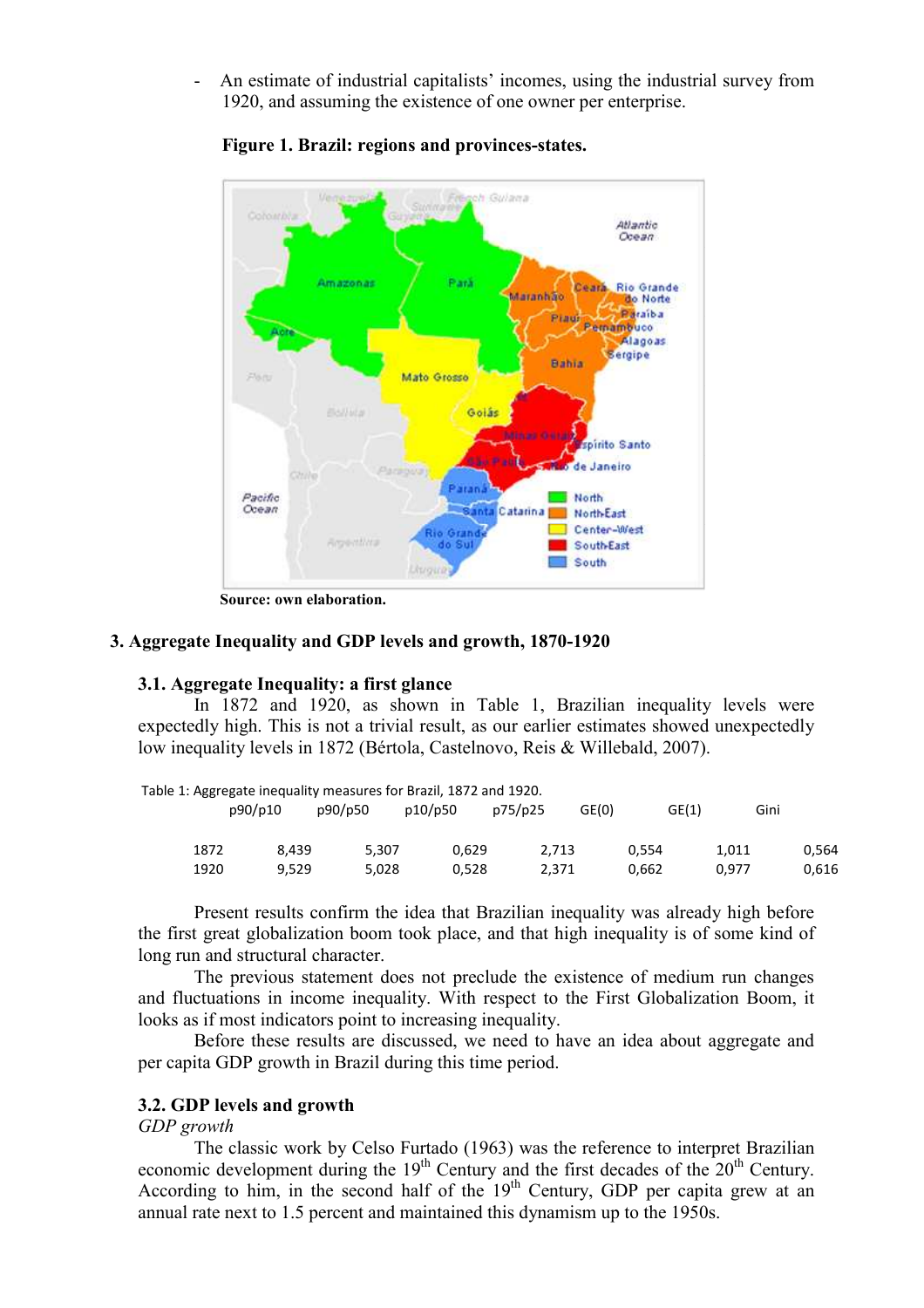Leff (1982) questioned this interpretation and found that GDP per capita did not grow during the second half of the  $19<sup>th</sup>$  Century because the economy was affected by adverse conditions such as uneven microeconomic responses, markets distortions and negative externalities.

However, both interpretations were speculative.

The works about Brazilian economic trajectory during the First Globalization most often referred to are Contador & Haddad (1975), Goldsmith (1986) and Maddison (1995, 2001). They have diverse methodological characteristics and show different long run trends.

Contador & Haddad (1975) present estimates for the period 1861-1970 according to the principal components method, a technique that uses the correlation of a group of variables with the evolution of the product to obtain the figures of the GDP.

The official Brazilian National Accounts, elaborated by the Instituto Brasileiro de Geografía e Estatística (IBGE) start in 1947. Haddad´s series (1978, an actualization and upgrade of Contador & Haddad 1975) are extensively accepted for the first half of  $20<sup>th</sup>$ Century (with some minor corrections like those presented in Haddad 1980) and the literature favourably evaluates these estimates.

Goldsmith (1986) presents data for 1850-1984 and, for the period covered by our work, the author applies two procedures. First, for 1850-1913, the GDP in current prices corresponds to a weighted average of four indexes –total wages, trade transactions (exports plus imports), government expenses of the Union and the money supply  $(M<sub>2</sub>)$ . GDP in constant prices is obtained by deflating the above figures by a price index derived from the mean of four indexes of domestic prices (which includes interpolations for critical data).<sup>1</sup> Second, for 1913-1945, the variables in current prices are by linking the previously mentioned series with Haddad (1980) plus 5 per cent for depreciation. The data in constant prices corresponds to Haddad (1978)'s figures.

Finally, Maddison (1995, 2001) presents estimates of Brazilian GDP (total and per capita) that are widely utilized in international studies and convergence analysis. Maddison's source for the estimates from 1850-1900 is Goldsmith (1986). For later years the author incorporates his own estimates based in previous studies.<sup>2</sup>

There is no consensus about the best GDP estimates, but in general, scholars prefer Goldsmith's estimation for two reasons. First of all, Goldsmith's study improves the historical perspective and the quantity of data because it covers a longer time period. Second, the estimation incorporates more abundant information and, for a rigorous technical work, the results would be superior. The lesser variability of his data would confirm this perception (Goldsmith, 1986:25).

Maddison's estimates are commonly applied in the study of international distribution of income and convergence/divergence analysis. Considering that the data covers a similar period that of the Goldsmith study (even with earlier years), it is interesting to compare both series. Figure 2 presents the indexes of GDP per capita  $(1910=100)$  for  $1850-1930.<sup>3</sup>$ 

The discrepancies between the two series for the  $19<sup>th</sup>$  Century are evident. Maddison's assumption of homogenous growth during several decades renders his figures for GDP from 1850 to 1890 less credible. Goldsmith's estimates show an increasing trajectory until 1870 and then a moderately decreasing trend later. This issue is very important from the point of view of international comparisons.

If we look at the evolution of the Brazilian economy using Maddison's data, it appears that Brazil started to overcome its delayed development with the boom in the

 $\overline{a}$ <sup>1</sup> Goldsmith (1986): 31 quotes: Buescu (1973), Lobo (1975), Onody (1960) and Randall (1977).

 $2$  Maddison, A. and Associates (1992): The Political Economy of Poverty, Equity and Growth: Brazil and Mexico. Oxford University Press, New York.

<sup>&</sup>lt;sup>3</sup> Goldsmith's series are expressed in 1910 prices and Maddison's estimates in 1990 prices (international dollar, Geary-Khamis).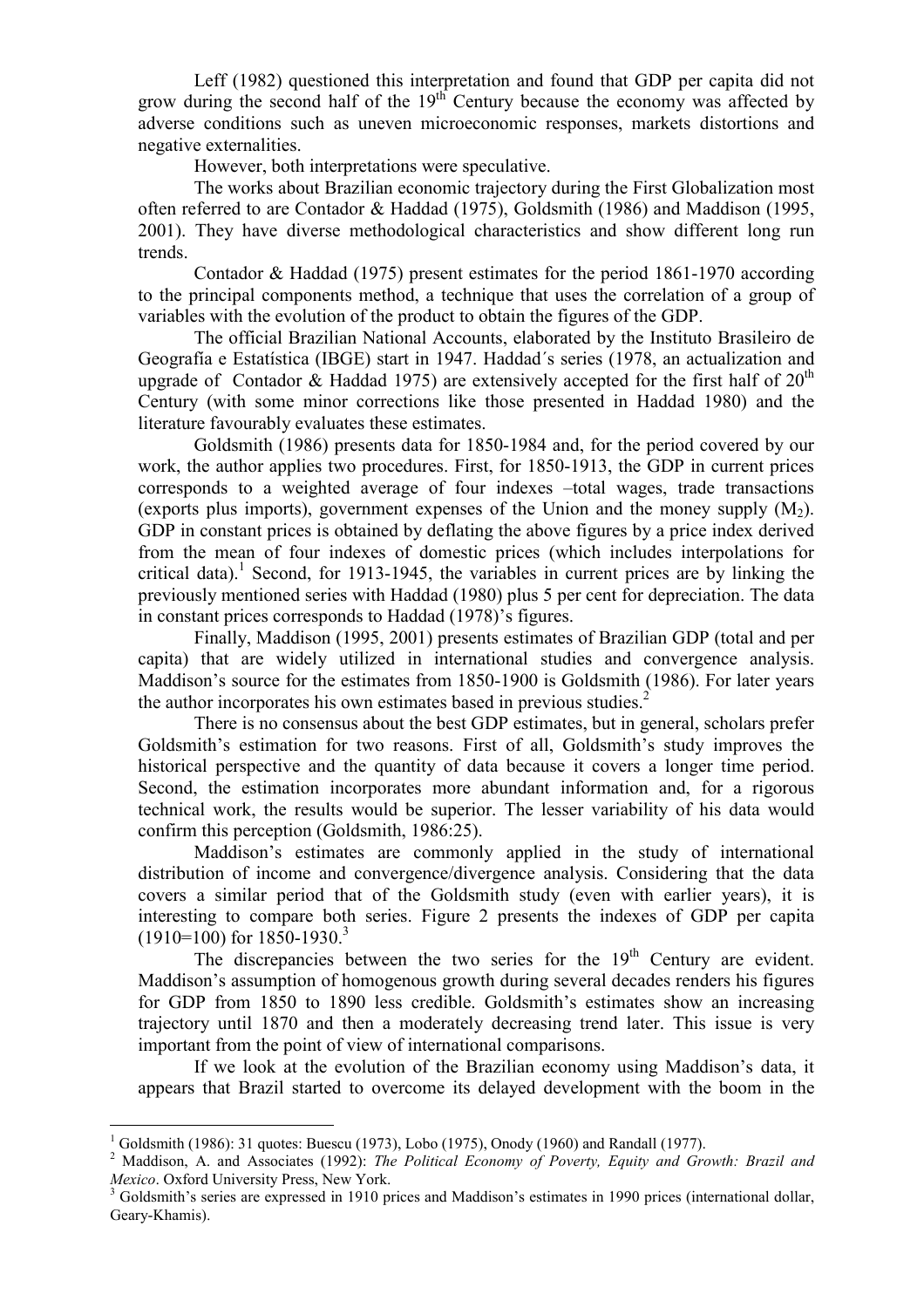international demand for its commodities. However, the history of stagnation that Goldsmith proposes shows the reality of a poor economy, with low dynamism, that had to wait until the turn of the Century to experience a systematic expansion.



crisis of the 1890s was deeper and shorter for Goldsmith than does Maddison. In the first case, the fall was 26 per cent and incorporated decreasing movements in 1892 and 1893, stabilizing in 1894. In the second case, the fall was 22 per cent, but the contraction lasted for the period 1891-1894. For Maddison, the recovery was greater, with GDP remaining above Goldsmith's estimates until the end of the first decade of the 20<sup>th</sup> Century. From 1910 on, the movements in the two series are closer; the lineal coefficient is 0.6 in the period 1870-1899 and 0.98 from 1900 to 1930.

In short, there is a strong consensus for the estimates of GDP during the  $20<sup>th</sup>$ Century, the evolution and levels of GDP estimates are not under strong discussion. Scholars prefer the series of Haddad's (1980) series for the period 1900-1947 and the IBGE data afterwards. However, for  $19<sup>th</sup>$  Century the discussion is open. Considering the quality of the construction method and their historical consistency, we prefer Goldsmith's estimates.

### Our income estimates

Our inequality estimates provide a sub-product in the form of a measure of total income, which can be compared with total gross domestic product (see Table 2).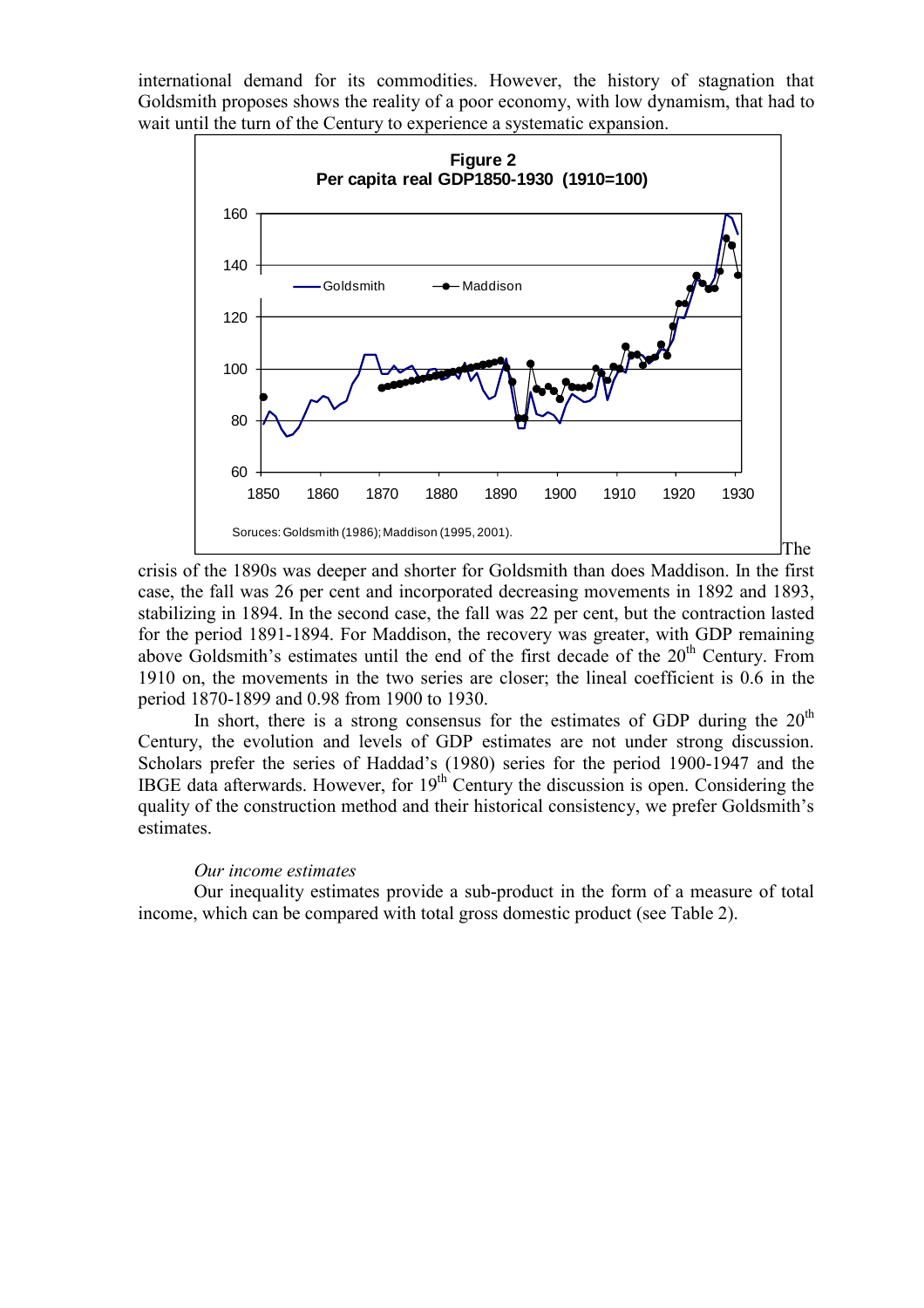|           |                        | Table 2: Estimated income compared, total and per capita: 1872, 1900, 1920. |       |                           |                                                        |          |                       |            |
|-----------|------------------------|-----------------------------------------------------------------------------|-------|---------------------------|--------------------------------------------------------|----------|-----------------------|------------|
|           | Current                |                                                                             |       |                           |                                                        |          |                       | Population |
|           | GDP (1000000 mil-reis) |                                                                             |       | Per capita GDP (mil-reis) |                                                        | millions |                       |            |
|           | Goldsmith              | Reis                                                                        | Own   | Goldsmith                 | Reis                                                   | Own      |                       |            |
| 1872      | 1210                   | 613                                                                         | 1205  | 119                       |                                                        | 60       | 118                   | 10,167     |
| 1900      | 4560                   |                                                                             |       | 374                       |                                                        |          |                       | 12,201     |
| 1920      | 14900                  |                                                                             | 22778 | 544                       |                                                        | 831      |                       | 27,404     |
|           | Constant               |                                                                             |       |                           |                                                        |          |                       |            |
|           |                        | GDP (1000, 1910 mil-reis*)                                                  |       |                           | Per capita GDP (1910 mil-reis, excepting for Maddison) |          |                       |            |
|           | Goldsmith              | Reis                                                                        | Own   | Goldsmith                 | Reis                                                   | Own      | Maddison (1990 PPP\$) |            |
| 1872      | 2670                   | 1352                                                                        | 2658  | 263                       | 133                                                    | 261      | 713                   |            |
| 1900      | 5791                   |                                                                             |       | 475                       |                                                        |          | 678                   |            |
| 1920      | 8556                   |                                                                             | 13080 | 312                       |                                                        | 477      | 963                   |            |
|           |                        |                                                                             |       |                           |                                                        |          |                       |            |
|           | <b>Growth rates</b>    |                                                                             |       |                           |                                                        |          |                       |            |
|           | GDP                    |                                                                             |       | Per capita GDP            |                                                        |          |                       | Population |
|           | Goldsmith              | Maddison                                                                    | Own   | Goldsmith                 | Maddison                                               | Own      |                       |            |
| 1872-1900 | 1,2                    | 1,8                                                                         |       | $-0,9$                    | $-0,2$                                                 |          |                       | 2,1        |
| 1900-1920 | 4,3                    | 3,9                                                                         |       | 2,2                       |                                                        | 1,8      |                       | 2,1        |
| 1872-1920 | 2,5                    | 2,7                                                                         | 3,4   | 0,4                       |                                                        | 0,6      | 1,3                   | 2,1        |
|           |                        |                                                                             |       |                           |                                                        |          |                       |            |

\*Price indices taken from Goldsmith (1986)

Sources: Goldsmith (1986), Maddison (2003), Reis (2009).

Our GDP estimate for 1872 is surprisingly close to Goldsmith´s figure. We do not think we have to overreact to this result, as the methods of estimation used were quite different and we were searching for different aspects of economic activity. As compared to Reis, it is striking that our figure for total income is double his estimate, given the fact that we used his data for part of the analysis. Nevertheless, our results are defendable, as his GDP estimates were based on in average low incomes of municipality workers. While regional disparities may correctly reflect relative productivity across provinces, average income might not necessarily do.

On the other hand, our 1920 estimate looks too high compared to Goldsmith's. This may be a consequence of several factors: on average too high income levels of the recorded incomes, an under-representation of low-income sectors both in the recorded incomes and when scaling up the surveyed population, as well as an underestimation of total income by Goldsmith due to him not assigning income to non-monetary production as we do. If this was the case, a possible outcome is that inequality in 1920 is underreported. In any case, a difference of 50% in per capita income estimates is too high to be happy with. While Maddison and Goldsmith report rates of per capita growth in income between 1872 and 1920 of 0.4 and 0.6, respectively, we get a much higher rate of 1.3. More research is needed to resolve this inconsistency. We accept Goldsmiths estimates for the moment.

### 3.3. Inequality, subsistence and GDP: inconsistencies in levels and growth rates

Lindert, Milanovic and Williamson (2007) argue that the level of possible inequality, the inequality possibility frontier (IPF), depends on the level of per capita income, the subsistence level for the majority of the population and the size of the elite that can appropriate the eventual surplus. They present a final equation as follows:

 $G^* = ((\alpha - 1)/\alpha) (1-\epsilon)$ ,

where  $G^*$  is the IPF for a certain level of per capita income,  $\varepsilon$  is the proportion of people belonging to a very small upper class and  $\alpha$  is the relation between average income and the subsistence income. In other words, an economy at very low levels of development,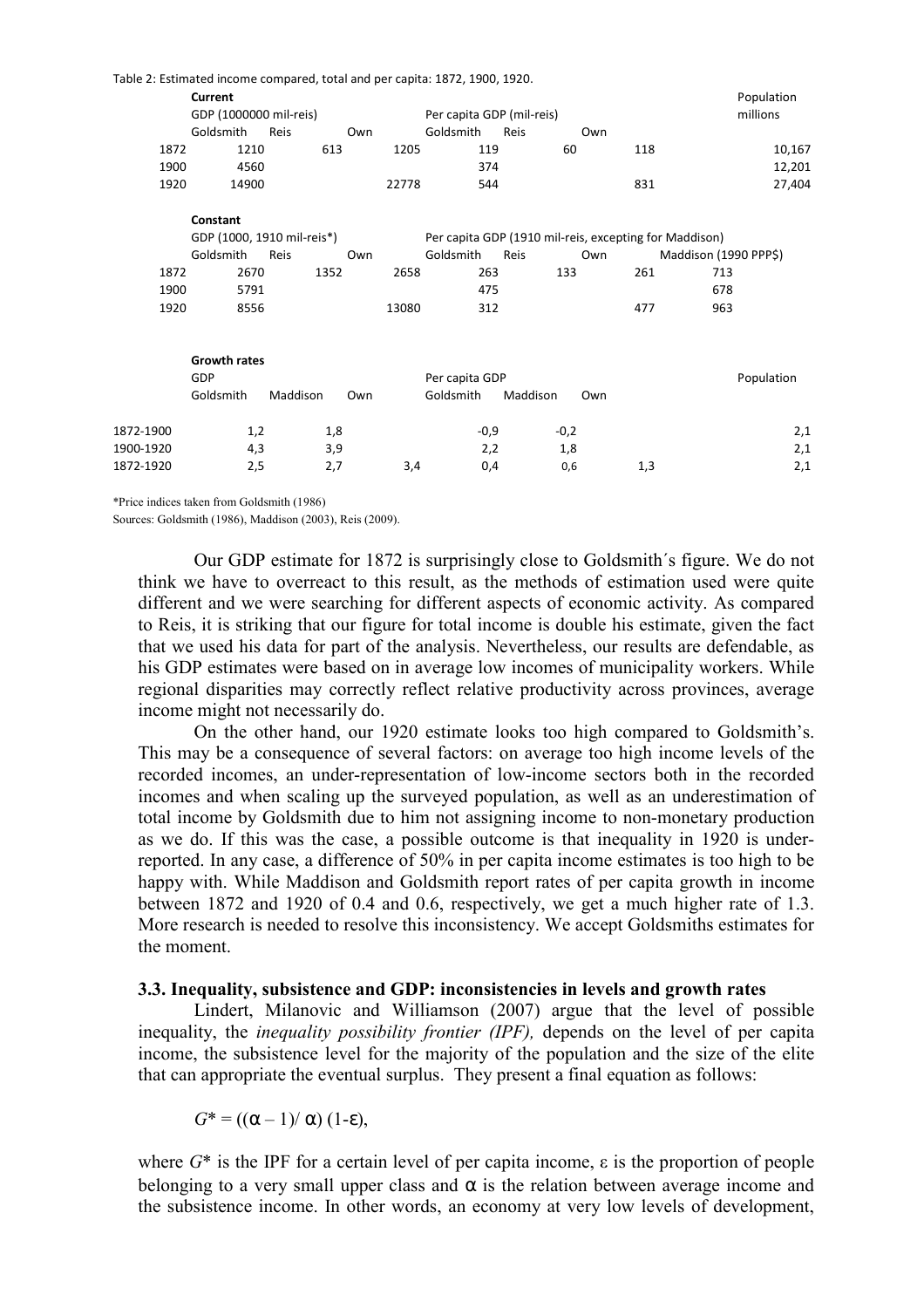where average income is not much higher than subsistence level, does not produce a surplus large enough to allow for high inequality levels.

On the other hand, the relation between the real and potential inequality can be regarded as an extraction rate, an indication of an institutional setting that is more or less favourable to the elite.

The authors present a theoretical IPF-curve (Figure 3), assuming that the elite is 0.1% of the population and that subsistence income is 300 or 400 1990 international purchasing power parity dollars (the latter figure is used by Maddison as an historical benchmark; the former is used as an "Asian" alternative).





Note: The solid line IPF is constructed on the assumption that s=\$PPP400; the broken-line IPF is constructed on the assumption that s=\$PPP 300. Estimated Ginis are Ginis2 unless only Gini1 is available.

Old: Bértola, Castelnovo, Reis & Willebald (2007) Source: Lindert, Milanovic, Williamson (2007), and own estimates for Brazil.

How do our results fit in to this approach?

First let´s remember that although Brazil was a poor and unequal country in 1872, if we follow Maddison´s international ranking, it was not a non-developed nation. Brazilian per capita GDP was, according to Maddison (Table 3), somewhat lower than the world average: about  $\frac{1}{4}$  that of world leaders, about  $\frac{1}{2}$  that of Argentina and about  $\frac{3}{4}$  that of Portugal. However, it was almost 50% higher than that of China, India and the African average. Thus, Brazil was very far from the high-income group, but also somewhat distant from less developed regions of the world.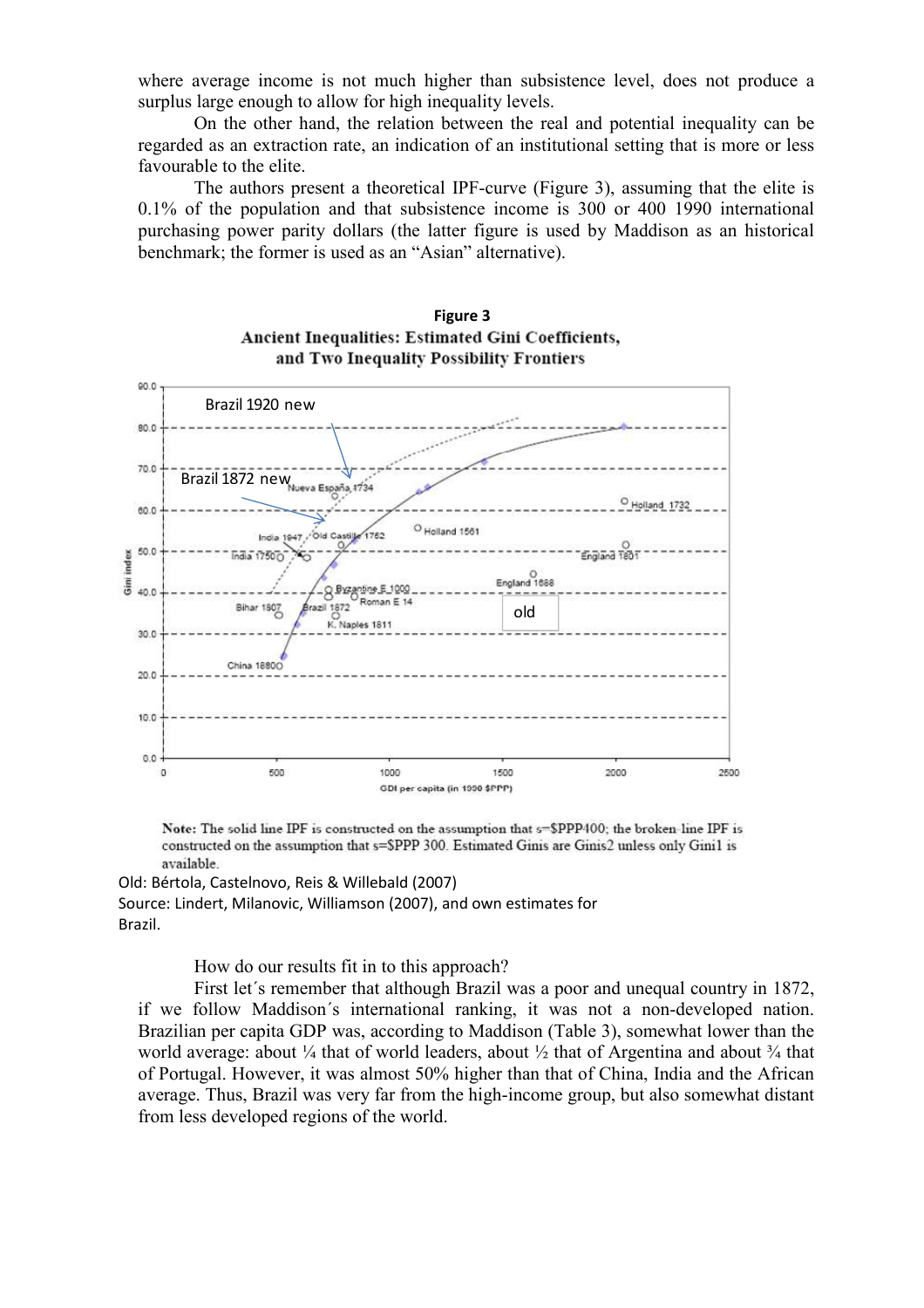|                       |       | Table 3. Per Capita GDP 1870: (1990 International Geary-Khai<br>World |     |  |
|-----------------------|-------|-----------------------------------------------------------------------|-----|--|
| Australia             | 3,273 | Average                                                               | 875 |  |
| United Kingdom        | 3,19  | South Africa                                                          | 858 |  |
| <b>United States</b>  | 2,445 | <b>Brazil</b>                                                         | 713 |  |
| France                | 1,876 | Mexico                                                                | 674 |  |
| Germany               | 1,839 | India                                                                 | 533 |  |
| Canada                | 1,695 | China                                                                 | 530 |  |
| Argentina             | 1,311 | <b>Total Africa</b>                                                   | 500 |  |
| Spain                 | 1,207 | Ghana                                                                 | 439 |  |
| Portugal              | 975   |                                                                       |     |  |
| Source: Maddison 2003 |       |                                                                       |     |  |

mis dollars)

Following the LMW proposition, we find two contradictory results.

- 1) Accepting the 1990 PPP \$400 subsistence limit (Table 4, Panel A), Brazil lies well above the IPF according to its per capita GDP (see Figure 3). Using this limit, the 1872 extraction rate was over unity; in 1920 it was close to unity; not a reasonable result. Reducing the subsistence level to 1990 PPP \$300 is not of much help. Using this limit, in 1872 the extraction rate was almost unity, hardly an acceptable result, even in a slave society (Table 4, Panel B).
- 2) Even the 1990 PPP \$300 is a problem. If Brazil had a per capita GDP of 1990 PPP \$721, as Maddison estimates, and the Gini is 0.56, a lognormal distribution casts the strange result that the average income of the first decile is only 1990 PPP \$61. For subsistence income to be 1990 PPP \$300, the Gini has to be 0.26, a record for Scandinavia or Asia, but not possible for a slave society. It is probably more adequate to make a Pareto transformation of the Gini-coefficient into deciles. The result would be that the lowest decile earned 1990 PPP \$206 in 1872, still well below Maddison's assumptions. We have to move to the  $5<sup>th</sup>$ and  $6<sup>th</sup>$  deciles in order to find subsistence-level incomes in the first case and to the  $6<sup>th</sup>$  and  $7<sup>th</sup>$  in the second.
- 3) In Table 4, Panel C, we use the income of the logtransformed lowest decile as the subsistence level income. The result is now more acceptable. The extraction rate of the richest 0.1% of the population is over 60%. This looks reasonable, but higher figures could also be expected. In Panel D we introduce the Pareto transformed value, and the result now looks more acceptable: the extraction rate is about 80%.
- 4) Why should we cross the river in search of water? Let us estimate the IPF using our own current price estimates of subsistence and mean income of the active population, as in Table 4, Panel E. The extraction rate now looks rather reasonable: 83% and 76% in 1872 and 1920, respectively, and quite similar to those shown in Panel D.

We can then conclude that our inequality estimates are compatible with our estimates for mean income, subsistence income and a reasonable extraction rate of the produced surplus in a slave and a post-slave society. Another conclusion is that Maddison´s PPP estimates are faulty: either the GDP series or the PPP estimates are wrong!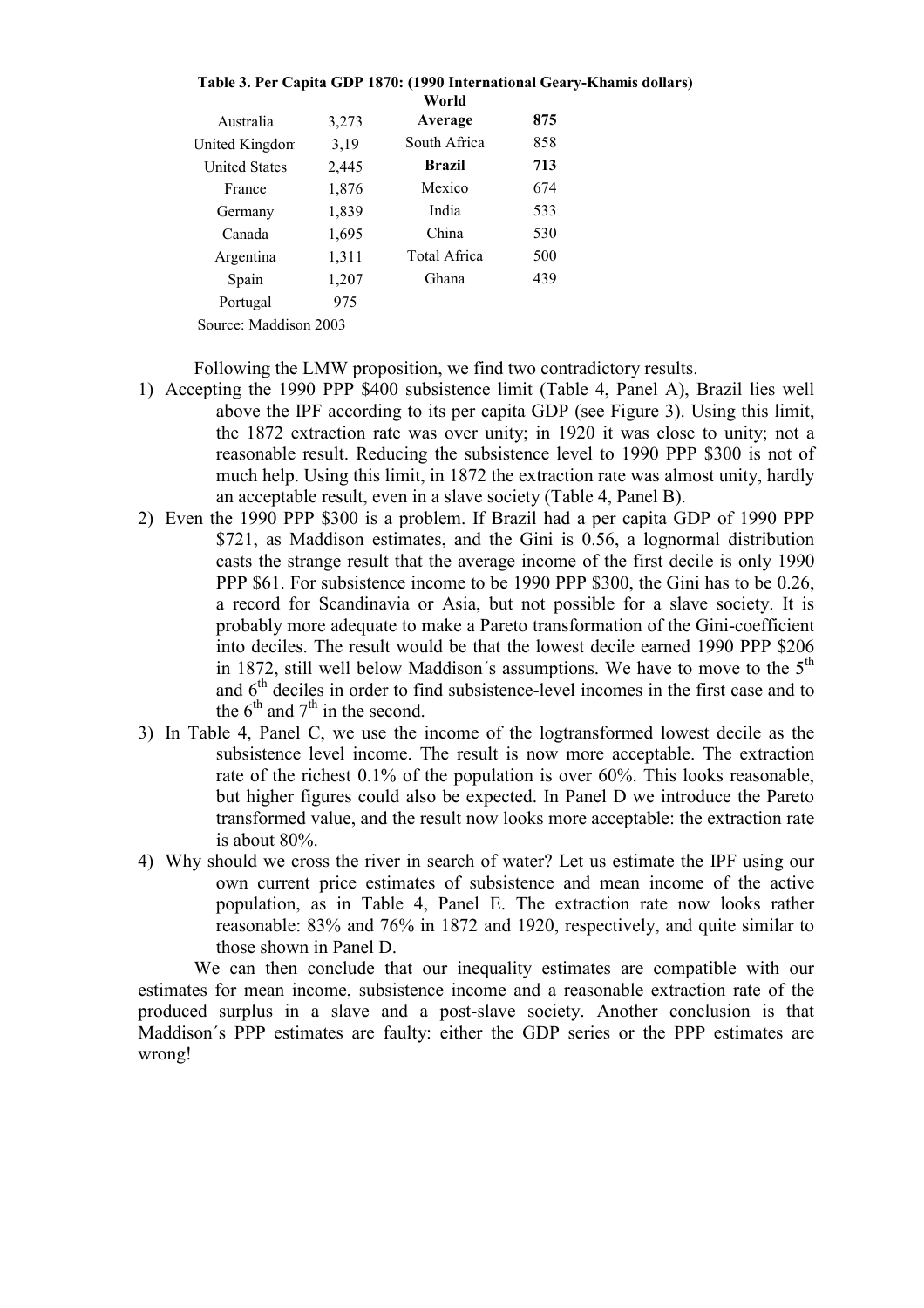|             |                    | Table 4: Estimated Gini-coefficients and the Inequality Possibility Frontier for Brazil, 1870 and 1920. |            |          |       |                         |      |                   |                       |                    |
|-------------|--------------------|---------------------------------------------------------------------------------------------------------|------------|----------|-------|-------------------------|------|-------------------|-----------------------|--------------------|
|             |                    | Panel A: elite as 0,1% of the population and subsistence income at 400PPP\$.                            |            |          |       |                         |      |                   |                       |                    |
| %G-real/IPF |                    | G-real                                                                                                  | <b>IPF</b> |          |       | % élite                 |      | mean              | Maddison              |                    |
|             |                    |                                                                                                         |            |          |       |                         |      | 1990PPP\$         | 1990PPP\$             |                    |
|             |                    |                                                                                                         |            | $\alpha$ |       | $\boldsymbol{\epsilon}$ |      | $\mu$             | S                     |                    |
| 1872        | 1,27               | 0,56                                                                                                    | 0,44       |          | 1,80  |                         | 0,1% | 721               |                       | 400                |
| 1920        | 1,05               | 0,62                                                                                                    | 0,58       |          | 2,41  |                         | 0,1% | 963               |                       | 400                |
|             |                    | Panel B: elite as 0,1% of the population and subsistence income at 300PPP\$.                            |            |          |       |                         |      |                   |                       |                    |
| %G-real/IPF |                    | G-real                                                                                                  | <b>IPF</b> |          |       | % élite                 |      | mean<br>1990PPP\$ | Maddison<br>1990PPP\$ |                    |
|             |                    |                                                                                                         |            | $\alpha$ |       | ε                       |      | $\mu$             | S                     |                    |
| 1872        | 0,97               | 0,56                                                                                                    | 0,58       |          | 2,40  |                         | 0,1% | 721               |                       | 300                |
| 1920        | 0,90               | 0,62                                                                                                    | 0,69       |          | 3,21  |                         | 0,1% | 963               |                       | 300                |
|             |                    | Panel C: own subsistence levels estimates (average of the lowest decile, lognormal transformation).     |            |          |       |                         |      |                   |                       |                    |
|             |                    |                                                                                                         |            |          |       | % élite                 |      | mean              |                       | Own estimates      |
|             |                    |                                                                                                         |            |          |       |                         |      | 1990PPP\$         | 1990PPP\$             |                    |
|             | %G-real/IPF G-real |                                                                                                         | <b>IPF</b> | $\alpha$ |       | $\boldsymbol{\epsilon}$ |      | $\mu$             | S                     |                    |
| 1872        | 0,62               | 0,56                                                                                                    | 0,91       |          | 11,82 |                         | 0,1% | 721               |                       | 61                 |
| 1920        | 0,66               | 0,62                                                                                                    | 0,94       |          | 16,65 |                         | 0,1% | 963               |                       | 58                 |
|             |                    | Panel D: own subsistence levels estimates (average of the lowest decile, Pareto transformation).        |            |          |       |                         |      |                   |                       |                    |
|             |                    |                                                                                                         |            |          |       | % élite                 |      | mean              |                       | Own estimates      |
|             |                    |                                                                                                         |            |          |       |                         |      | 1990PPP\$         | 1990PPP\$             |                    |
|             | %G-real/IPF G-real |                                                                                                         | <b>IPF</b> | $\alpha$ |       | ε                       |      | μ                 | s                     |                    |
| 1872        | 0,79               | 0,56                                                                                                    | 0,71       |          | 3,50  |                         | 0,1% | 721               |                       | 206                |
| 1920        | 0,82               | 0,62                                                                                                    | 0,75       |          | 4,05  |                         | 0.1% | 963               |                       | 238                |
|             |                    | Panel E: own estimates at courrent prices of subsistence and mean income.                               |            |          |       |                         |      |                   |                       |                    |
|             |                    |                                                                                                         |            |          |       | % élite                 |      | mean*             |                       | subsistence real** |

|      |                    |      |            |          | $\lambda$ cute | шеан |                                   | SUDSISLETTLE TEAT |
|------|--------------------|------|------------|----------|----------------|------|-----------------------------------|-------------------|
|      |                    |      |            |          |                |      | current values, domestic currency |                   |
|      | %G-real/IPF G-real |      | <b>IPF</b> | $\alpha$ |                |      |                                   |                   |
| 1872 | 0.83               | 0.56 | 0.68       |          | 3,09           | 0.1% | 198                               | 64                |
| 1920 | 0.76               | 0.62 | 0.81       |          | 5,42           | 0.1% | 2649                              | 489               |

\*mean income of active population

\*\*income of the lowest decile of the active population

With respect to PPP, we can provide a preliminary alternative estimate. Using PPP exchange rates between UK and Brazil ca: 1905 (Bértola, Camou & Porcile, 1998) we obtain that Brazilian per capita income is not 4.5 times lower than in the UK, as Maddison claims, but only 2.1 times lower. At the same time, and expressing Brazilian income in Maddison's terms, the 1872 average income is raised from 1990 PPP \$751 to \$890. More work has to be done to obtain adequate PPP estimates for the period under consideration.

#### 3.4. Growth and inequality trends 1872-1920

Goldsmith, Contador & Haddad, and Maddison agree that the Brazilian economy went through a period of retardation in per capita GDP growth during the last decades of the 19th Century. Under such circumstances, we cannot expect drastic changes in the distribution of income. Even more, in previous versions of our work we reported a decreasing trend in income inequality based on very preliminary data for the Province of Río de Janeiro (we will come back to this point in the coming section). We are not in a position to make any statement on trends in inequality from 1870-1900 at a national level.

Similarly, Goldsmith, Haddad and Maddison, all agree that during the first decade of the  $20<sup>th</sup>$  Century the Brazilian economy recovered from negative trend of the late  $19<sup>th</sup>$ Century, surpassing the 1870 per capita GDP levels at some point during the 1920s.

When we consider the aggregate inequality increases shown in Table 1, we are tempted to believe that inequality increased during the first decades of the  $20<sup>th</sup>$  Century.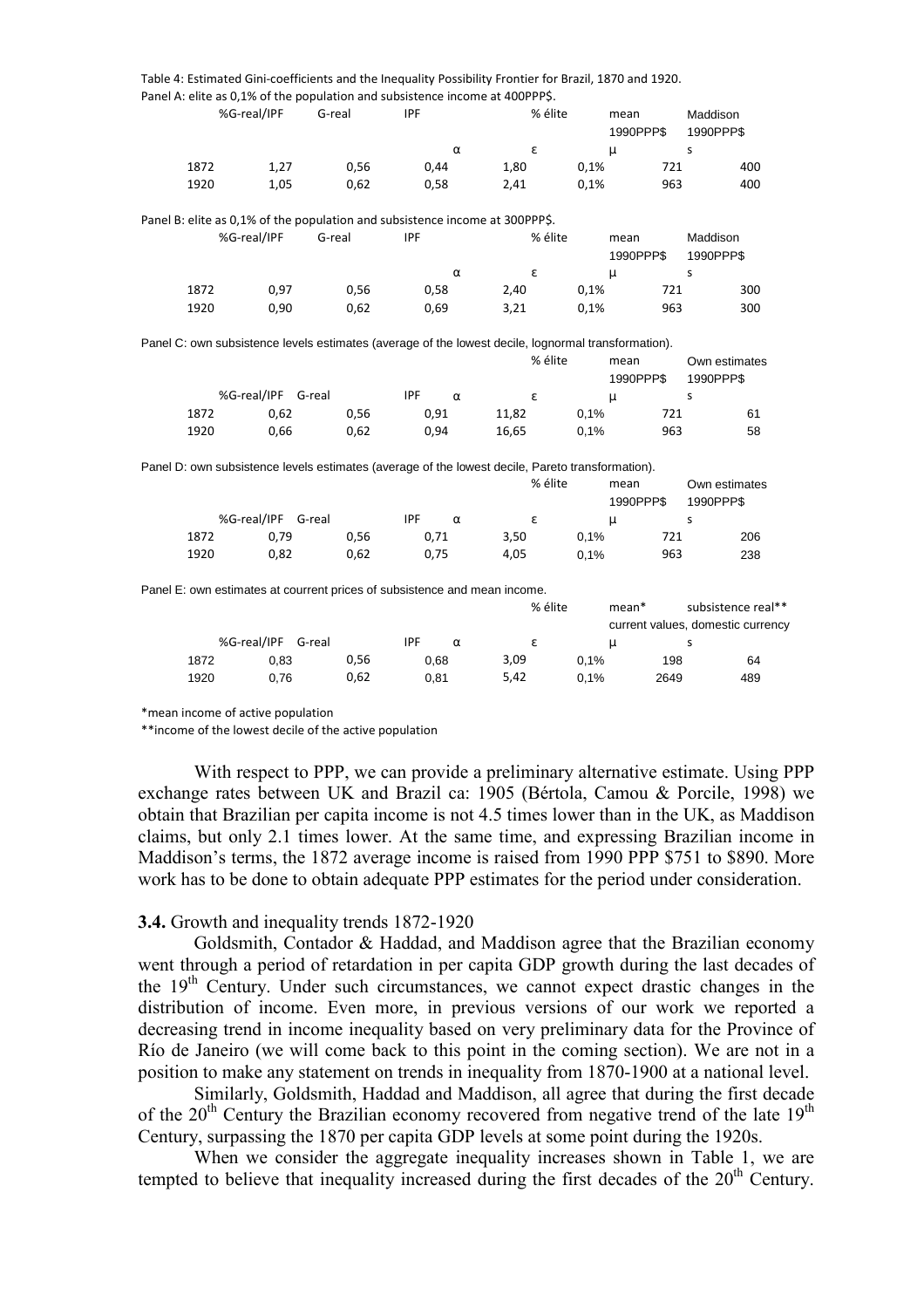Another possibility is that total inequality actually went down when per capita GDP levels were reduced.

If we take a closer look at the inequality measures, we find four indicators pointing to increased inequality, while another three show something different.

Both ratios based on the income level of the  $10<sup>th</sup>$  percentile show that its position was worsening. The Gini-coeffcient, known for being representative of the middle part of the distribution, as well as the General Entropy index (0) -that weights every person equally instead of according to their income (as in GE(1)-, also show increased inequality. Nevertheless, all the indices where the middle-upper deciles are compared to the medium and medium-low levels, show decreasing inequality. That points to a possible polarization, in which medium-high sectors are losing ground, as well as the very poor ones, in favour of a lower-middle class and the elite.

In very broad terms, these changes in inequality can be associated to two different trends in the economy. The first was probably most influential during the last decades of the  $19<sup>th</sup>$  Century. During the crisis of the slave society and the Empire, the imperial middle classes were probably damaged. At the same time, the abolition of slavery in a time of economic stagnation, created a very large low-income labour force. The second trend was probably more ubiquitous during the first decades of the  $20<sup>th</sup>$  Century in most regions, but could have started earlier around the State of Sao Paulo. It involved the growth of new sectors and industries and the creation of an urban working class and new middle classes at different levels. Of course new industrial, commercial and agricultural elites were reinforced during a period of relatively high growth.

Our database does not allow us to estimate structural change between different economic sectors, especially because of the 1872 data. Nevertheless, a much more important factor in explaining trends in inequality during the period is the disparate performance between different regions and provinces. This topic is tackled in the next section.

## 4. The provincial and regional dimension: empirical results

While aggregate results point to contradictory trends within a context probably characterized by moderate increases in inequality, a closer look at the regional and provincial levels shows the existence of more profound changes.

#### 1872

Let's first take a look at the year 1872. Table 5 shows that we have three relatively rich regions in per capita income terms (North, South and South-East). Further we see that both population and income are concentrated in two of Brazil's five regions: the North-East and the South-East. However, average income in each region is quite different (0.7 and 1.2 of average national income, respectively): while the North-East is leading in population (almost half of the total), the South-East is leading in income (almost half of the total).

In terms of inequality (Table 6), the rich South-East is the more unequal region. It combines relatively high per capita income levels and a very high percentage of slave workers among its population. Despite this, within-region inequality adds ten times more to total inequality than between-region inequality: i.e., what matters more is the inequality within each region.

However, when discussing changes and trends, marginal movements are important. Moreover, the regions are not homogeneous themselves. When we consider inequality among the different provinces in 1872, we find that between-province inequality adds up to more than 20% of total inequality. If we consider the rich South-East region, we find that two populous provinces, Sao Paulo and Minas Gerais, have 75% of the region's population, but only half the region's income. Rio de Janeiro, on the other hand, with only a fourth of the regional population, captures half of its income.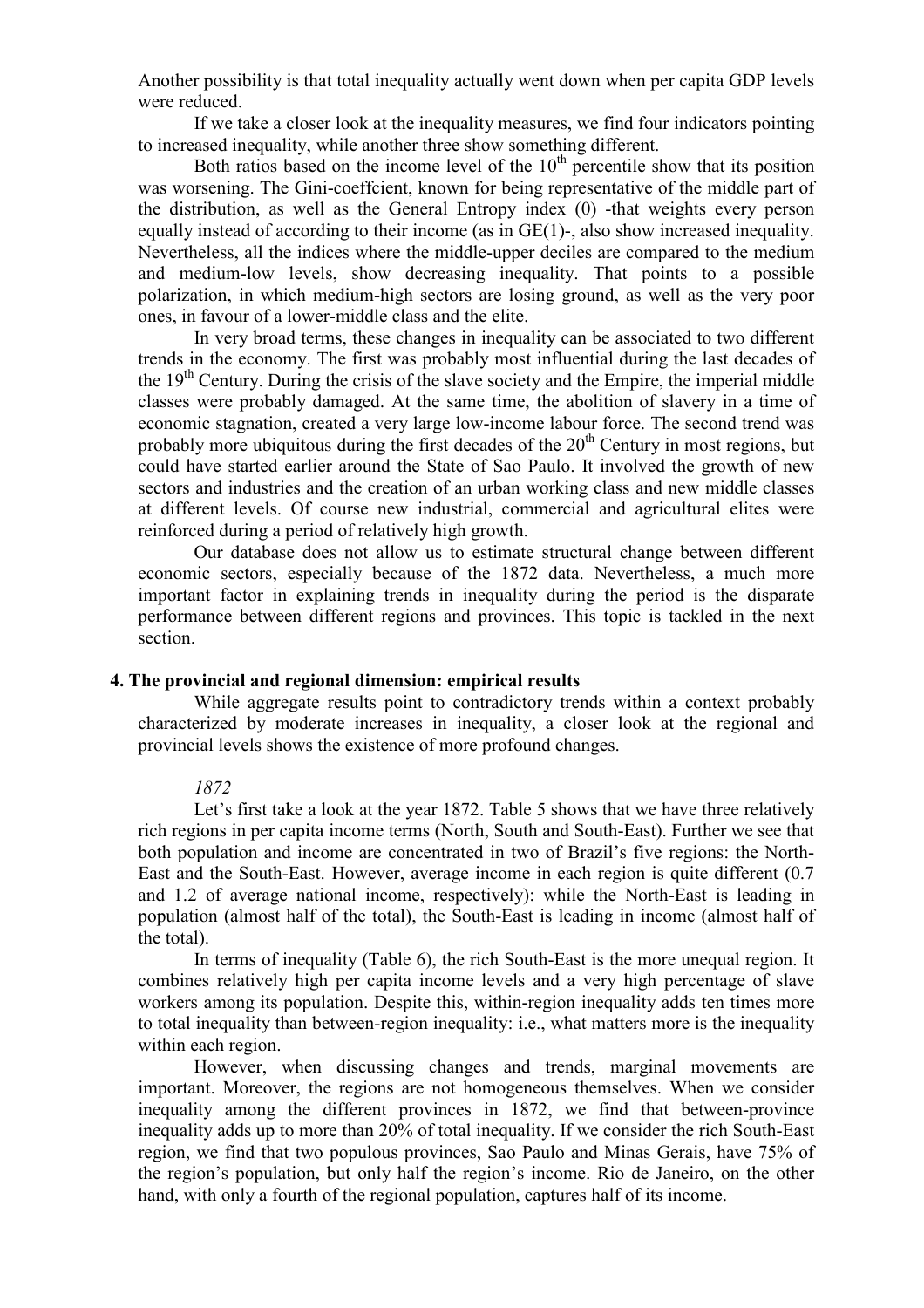Table 5. Brazilian population and income by region and province, 1872 and 1920.

|                       | 1872  |      |          |        | 1920  |       |          |        |
|-----------------------|-------|------|----------|--------|-------|-------|----------|--------|
| state                 | Popn. | Mean | Relative | Income | Popn. | Mean  | Relative | Income |
|                       | share |      | mean     | share  | share |       | mean     | share  |
| <b>Center-West</b>    | 2,6   | 128  | 0,65     | 1,7    | 2,6   | 3.178 | 1,20     | 3,1    |
| 36 Goyaz              | 2,0   | 98   | 0,49     | 1,0    | 1,7   | 3.062 | 1,152    | 2,0    |
| 38 Mato Grosso        | 0,6   | 227  | 1,14     | 0,7    | 0,8   | 3.253 | 1,225    | 1,0    |
| <b>North</b>          | 3,3   | 291  | 1,46     | 4,9    | 5,3   | 2.085 | 0,79     | 4,2    |
| 32 Amazonas           | 0,6   | 274  | 1,38     | 0,9    | 1,3   | 1.904 | 0,717    | 0,9    |
| 40 Pará               | 2,7   | 295  | 1,48     | 4,0    | 3,6   | 2.044 | 0,769    | 2,8    |
| 51 Territorio do Acre |       |      |          |        | 0,4   | 2.717 | 1,023    | 0,4    |
| North-East            | 48,0  | 145  | 0,73     | 35,1   | 37,4  | 1.818 | 0,68     | 25,7   |
| 31 Alagoas            | 3,3   | 140  | 0,70     | 2,3    | 3,2   | 1.837 | 0,691    | 2,2    |
| 33 Bahía              | 15,2  | 172  | 0,87     | 13,2   | 11,6  | 1.867 | 0,703    | 8,2    |
| 34 Ceará              | 7,6   | 113  | 0,57     | 4,3    | 4,2   | 1.622 | 0,610    | 2,6    |
| 37 Maranhao           | 4,0   | 143  | 0,72     | 2,9    | 3,1   | 1.782 | 0,671    | 2,1    |
| 41 Parahyba           | 4,3   | 103  | 0,52     | 2,2    | 3,0   | 1.562 | 0,588    | 1,7    |
| 43 Pernambuco         | 7,7   | 171  | 0,86     | 6,6    | 7,1   | 1.920 | 0,723    | 5,1    |
| 44 Piahuy             | 2,1   | 155  | 0,78     | 1,6    | 2,0   | 1.949 | 0,734    | 1,4    |
| 45 Río Gde do Norte   | 1,9   | 113  | 0,57     | 1,1    | 1,6   | 1.793 | 0,675    | 1,1    |
| 50 Sergipe            | 1,9   | 93   | 0,47     | 0,9    | 1,7   | 2.066 | 0,778    | 1,3    |
| South                 | 8,1   | 290  | 1,46     | 11,8   | 11,2  | 3.824 | 1,44     | 16,2   |
| 42 Paraná             | 1,2   | 169  | 0,85     | 1,0    | 2,3   | 3.933 | 1,480    | 3,4    |
| 46 Río Gde do Sul     | 5,2   | 348  | 1,75     | 9,1    | 6,6   | 3.980 | 1,498    | 9,8    |
| 48 Santa Catarina     | 1,7   | 200  | 1,01     | 1,7    | 2,4   | 3.319 | 1,249    | 3,0    |
| South-East            | 38,0  | 243  | 1,22     | 46,5   | 43,5  | 3.100 | 1,16     | 50,9   |
| 35 Espiritu Santo     | 1,0   | 171  | 0,86     | 0,9    | 1,8   | 2.464 | 0,93     | 1,7    |
| 39 Minas Gerais       | 18,3  | 177  | 0,89     | 16,3   | 18,0  | 2.583 | 0,97     | 17,5   |
| 47 Río de Janeiro     | 7,9   | 572  | 2,88     | 22,7   | 9,0   | 3.790 | 1,43     | 12,8   |
| 49 Sao Paulo          | 10,8  | 122  | 0,62     | 6,7    | 14,7  | 3.432 | 1,29     | 18,9   |

## 1920

In 1920 we find three relatively rich regions (Table 5): South-East, the South and the Centre-West and two poor: the North and the North-East. The North and the Centre-West changed positions. The South and South-East represent 55% of population and 67% of income.

In terms of inequality (Table 6), we do not find important differences among the different regions: the contribution of between-region inequality to total is very low, about 6%. When we go on and consider inequalities between states, we did not find a similar increase like we did when we looked at the year 1872. Between-state inequality in 1920 is only about 8% of total inequality. One explanation for this may be that we are underestimating the income of the elite in some states. In any case, our results, at this point, tell us that between-region and within-state inequality are even less relevant in 1920 than in 1872.

## From 1872 to 1920

Let's enumerate the main changes between 1872 and 1920:

- 1. Per capita GDP increased by 18% (Goldsmith) to 35% (Maddison).
- 2. These figures imply that during this period Brazil fell significantly behind world leaders and its regional neighbours. In terms of between-country inequality, Brazil's laggardness made a great contribution to international inequality.
- 3. The distribution of population and income in the territory went through significant changes, favouring the Southern and the South-Eastern regions.
- 4. Nevertheless, the dispersion of average income among regions and states did not increase, no matter if we look at the regional or the provincial/state levels.
- 5. Particularly interesting is what happened within the South-Eastern region. It increased its weight more in terms of population than in terms of income. The most striking process is the decay of the position of the State of Río de Janeiro, in favour of both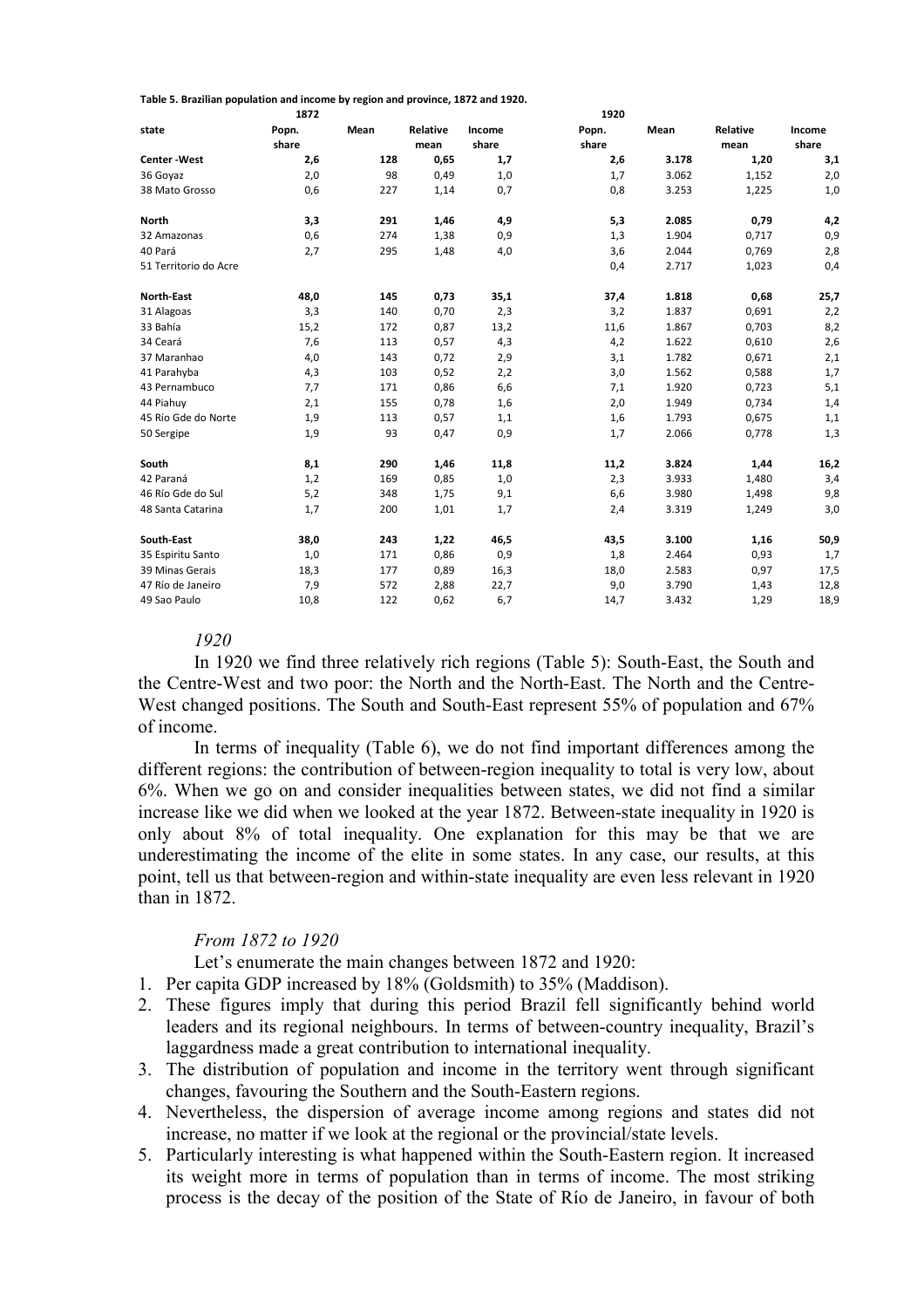San Paulo and Minas Geraes. Sao Paulo almost caught up with RJ's per capita income. The fall of Río de Janeiro's position within this region parallels the fall of the North-East's position at the country-level, both in terms of population and income. This was the region with highest share of slaves in 1872 and was probably the most severely damaged by abolition. In 1855, it was established by law that all slaves aged 60 and older were free. In 1871 the "Lei do Ventre Livre" established that all the children born from that point on were free. Finally, abolition took place in 1888.

#### Table 6. Brazilian inequality by region and province, 1872 and 1920.

|                         | 1872  |       |       | 1920  |       |       |  |
|-------------------------|-------|-------|-------|-------|-------|-------|--|
|                         | GE(0) | GE(1) | Gini  | GE(0) | GE(1) | Gini  |  |
| <b>Center-West</b>      | 0,627 | 0,751 | 0,597 | 0,701 | 1,067 | 0,624 |  |
| 36 Goyaz                | 0,595 | 0,772 | 0,577 | 0,727 | 1,109 | 0,628 |  |
| 38 Mato Grosso          | 0,422 | 0,532 | 0,504 | 0,606 | 0,934 | 0,577 |  |
| <b>North</b>            | 0,346 | 0,523 | 0,443 | 0,516 | 0,808 | 0,545 |  |
| 32 Amazonas             | 0,215 | 0,255 | 0,361 | 0,291 | 0,489 | 0,373 |  |
| 40 Pará                 | 0,376 | 0,580 | 0,459 | 0,612 | 0,956 | 0,581 |  |
| 51 Territorio do Acre   |       |       |       | 0,212 | 0,364 | 0,262 |  |
| <b>North-East</b>       | 0,351 | 0,433 | 0,460 | 0,637 | 1,027 | 0,595 |  |
| 31 Alagoas              | 0,281 | 0,364 | 0,410 | 0,636 | 1,027 | 0,588 |  |
| 33 Bahía                | 0,266 | 0,320 | 0,404 | 0,610 | 0,989 | 0,580 |  |
| 34 Ceará                | 0,404 | 0,508 | 0,485 | 0,784 | 1,197 | 0,644 |  |
| 37 Maranhao             | 0,336 | 0,422 | 0,445 | 0,632 | 1,024 | 0,586 |  |
| 41 Parahyba             | 0,386 | 0,508 | 0,473 | 0,580 | 1,034 | 0,549 |  |
| 43 Pernambuco           | 0,309 | 0,464 | 0,426 | 0,623 | 1,014 | 0,581 |  |
| 44 Piahuy               | 0,409 | 0,469 | 0,487 | 0,709 | 1,073 | 0,620 |  |
| 45 Río Gde do Norte     | 0,420 | 0,523 | 0,495 | 0,566 | 0,962 | 0,549 |  |
| 50 Sergipe              | 0,398 | 0,551 | 0,477 | 0,640 | 0,974 | 0,596 |  |
| South                   | 0,418 | 0,521 | 0,495 | 0,627 | 0,958 | 0,595 |  |
| 42 Paraná               | 0,292 | 0,450 | 0,410 | 0,528 | 0,871 | 0,533 |  |
| 46 Río Gde do Sul       | 0,419 | 0,498 | 0,483 | 0,634 | 0,930 | 0,593 |  |
| 48 Santa Catarina       | 0,301 | 0,414 | 0,423 | 0,694 | 1,134 | 0,614 |  |
| South-East              | 0,745 | 1,546 | 0,640 | 0,617 | 0,891 | 0,593 |  |
| 35 Espiritu Santo       | 0,362 | 0,479 | 0,466 | 0,507 | 0,932 | 0,513 |  |
| 39 Minas Gerais         | 0,433 | 0,619 | 0,502 | 0,632 | 1,037 | 0,583 |  |
| 47 Río de Janeiro       | 1,207 | 2,142 | 0,759 | 0,681 | 0,804 | 0,609 |  |
| 49 Sao Paulo            | 0,338 | 0,519 | 0,437 | 0,540 | 0,786 | 0,551 |  |
| <b>Total</b>            | 0,554 | 1,011 | 0,564 | 0,662 | 0,977 | 0,616 |  |
| Within-region           | 0,513 | 0,971 |       | 0,623 | 0,939 |       |  |
| Within-province (state) | 0,429 | 0,864 |       | 0,617 | 0,932 |       |  |
| Between-region          | 0,041 | 0,040 |       | 0,039 | 0,038 |       |  |
| Between-province (stat  | 0,125 | 0,147 |       | 0,047 | 0,046 |       |  |

6. The Gini-coefficient increased from a high 0.56 to an even higher 0.62.

7. The dispersion of the Gini-coefficients of the different regions and provinces (states) is reduced from 1872 to 1920, mainly because the Gini increases in most of the regions with lower inequality in the earlier year.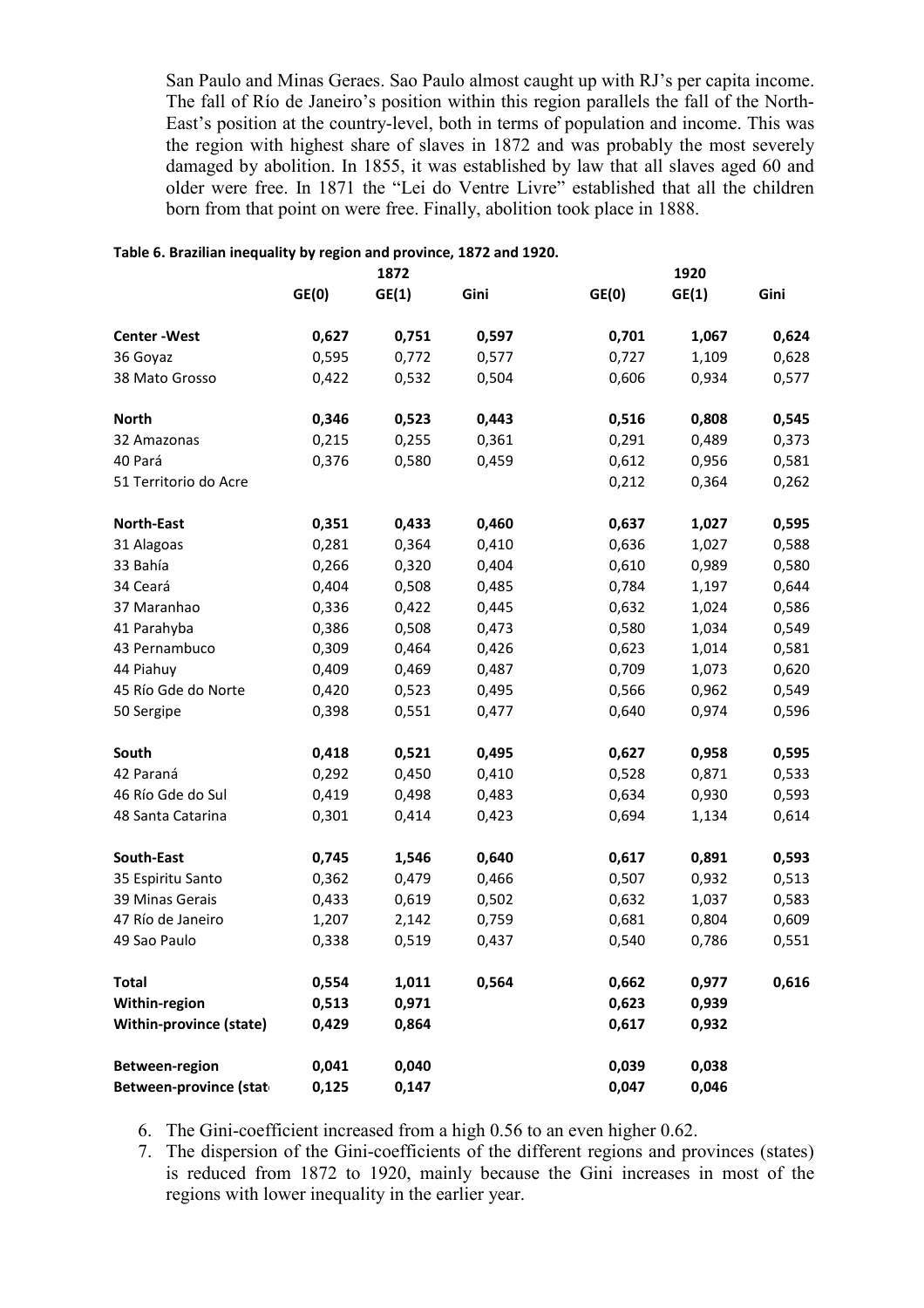8. The weight of between-region, and between-state, inequality is thus reduced. However, between-region inequality is not reduced in absolute terms, while betweenstate inequality is reduced in both relative and in absolute terms. That seems to indicate that the different regions became more homogeneous. Particularly interesting is the contribution of the state of Río de Janeiro (together with the Distrito Federal in 1920), where economic retardation seems to have been followed by decreasing inequality.

## 5. Some interpretations

A privileged line of interpretation of changes in inequality during the First Globalization Boom has been the Heckscher-Ohlin-Samuelson approach, as applied to Latin America mainly by Jeffrey Williamson (see especially Williamson 2009). The basic idea behind this approach is that the transport revolution changed relative factor endowments and initiated a process of adaptation of prices to the new equilibrium. The abundant factors in a region tended to increase their prices relative to other factors. In land-abundant regions the rental-wage ratio increased, as well as inequality.

"The inequality-globalization connection in the nineteenth century can be summarized this way: globalization seems to have had an inegalitarian effect in (initially) land-abundant countries, a force raising inequality by rewarding landowners more than workers; and globalization seems to have had an egalitarian effect in (initially) landscarce countries, especially in those that stuck with free trade and resisted pleas for protection." (Lindert & Williamson, 2001; 13).

This basic approach may be complemented and modified, providing different outcomes.

One obvious complement is that these forces may produce different impacts according to the specific settings of actors and institutions in a region. The impact of these trends may be quite different in family-based farmer economies with access to well developed free labour markets, than in, say, a slave economy like the Brazil in 1872, or hacienda-dominated Chile in the  $19<sup>th</sup>$  Century. Trends in land-labour ratios do not say anything about absolute inequality levels and social features of different societies.

Also, we can examine whether we can approach globalization forces as a once for all change in factor endowments and a subsequent adjustment to this new equilibrium. The best way to approach this is as a process in which technological change and economic growth produce waves of productivity growth, in turn altering transport and commodity prices. Two different outcomes may be noticed. First, globalization makes new factors of production available, and the increased supply causes the relative factor price to fall. That makes these new regions competitive in distant markets. Later on, the expansion of demand for these new factors may raise their relative prices. However, this is one time change, but rather a process of continuously counteracting forces. So, the expected outcome has to do with what the frontier looks like: how fast productivity grows in maritime transport, channel building, railroad expansion, engineering infrastructure, other terrestrial communication, etc. Obviously, the cost of introducing new amounts of factors of production (land) also depends on institutional contexts: the strength of the state, the strength of the elites, the interaction between colonizers and native populations, property rights, access to labour, control of commercial networks, etc. This point was recently made by Harley (2007).

"Influenced by an older literature, I tend to think about nineteenth-century globalisation in terms of expansion of an Atlantic economy into frontier peripheries from its north-western Europe core rather than a 'regime switch to openness'. Of course, both elements were present, but a major part of globalisation was the expansion of the core into newly settled peripheries rather than a change in trading relationships between established economies. A key feature of the peripheries, which the Williamson lens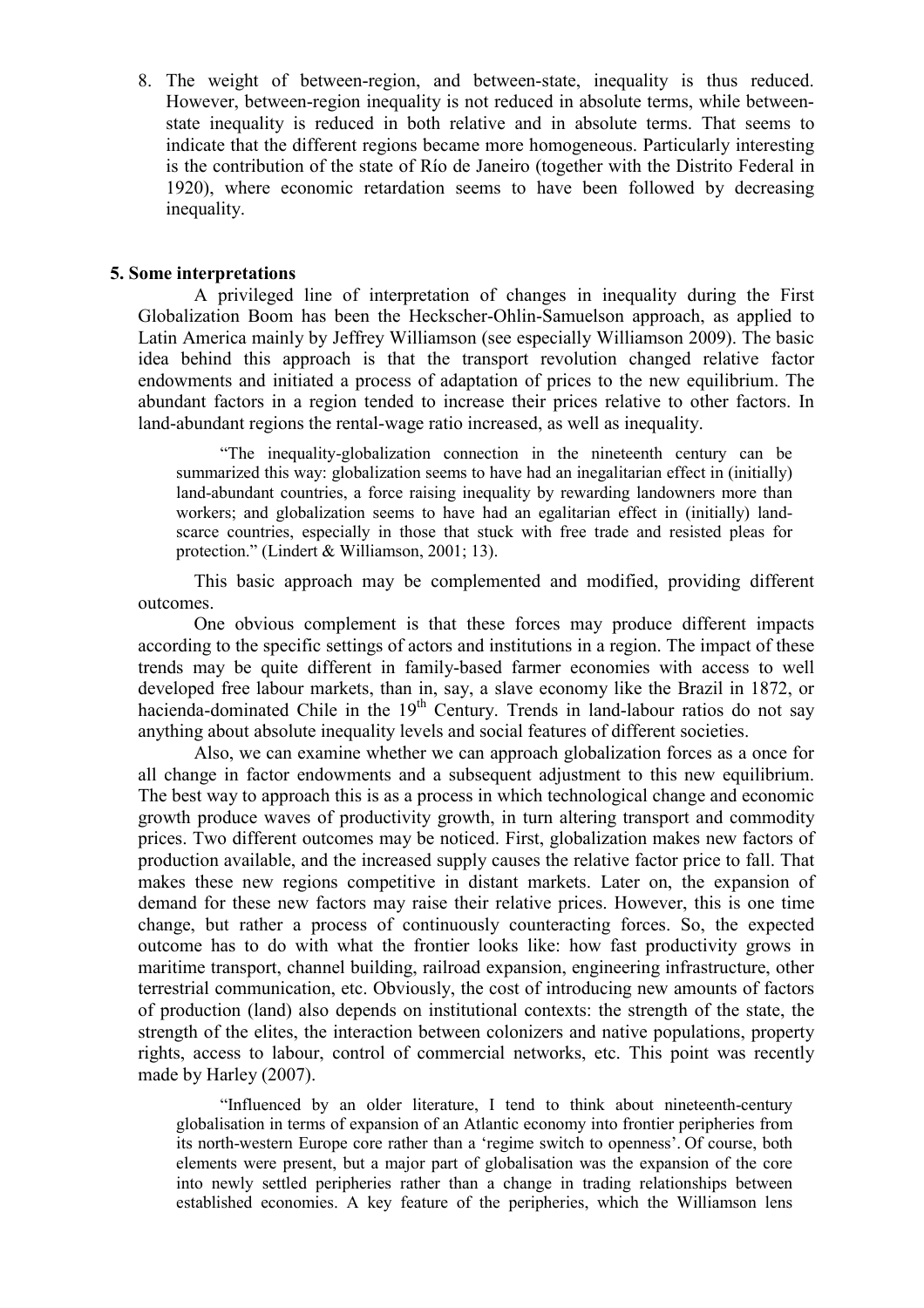leaves out of focus, was that they originally lay beyond the frontier of organised economic activity and globalisation was about their incorporation. (…) Globalisation is seen as the evolution of the relationship of the European core with an expanding periphery – usually but not always in the Americas. (…) Integration of a frontier into the Atlantic economy involved the discovery of export staples, a process of learning how best to exploit them and the mobilisation of capital and labour for their exploitation." (Harley, 2007; 240-241)

Recently, Shanahan & Wilson, (2007; 14) studied how globalization, combined with the expansion of the frontier, produced very different outcomes in different regions of Australia. While Victoria showed the expected increase in the rental-wage ratio, the land-abundant South Australia shows a decrease in this ratio. Emery, Inwood  $&$  Thille (2007) report a similar variety of outcomes in two Canadian regions.

Besides the impact of frontier expansion in purely economic terms, the institutional settings involved are crucial for the distributive outcome. Again, the Australian case sheds light on that point.

 "Despite their superficial similarities in one factor input (land), other factors such as labour and capital, as well as differences in policies and governance, could, and did, influence the measured level of inequality. In South Australia, government legislation and technological invention appear to have combined to decrease land prices and lower inequality for 20 out of 50 years. These findings are important. They suggest that in the Australian case at least policy differences did affect the returns to factors and measured inequality. Such variation was the result of relative resource abundance, which governments could influence through policies that opened up land or assisted (hindered) migration. Ultimately, long-run resource flows still produced outcomes that saw returns to relatively abundant factors improve relative to scarce." (Sanahan & Wilson, 2007; 18).

The point of the decisive role of institutions has been a classical one. Let´s only mention Adelman´s comparison between Argentina and Canada and the recent contributions on New Zealand and Uruguay (Álvarez, Bértola, Porcile 2007). More recently, García and Robinson (2009) made a similar point:

 $\ddot{\phantom{0}}$ 

"... most countries in the Americas had an open frontier, how that frontier land was allocated differed a lot... Our hypothesis suggests that if political institutions were bad at the time of frontier settlement, the existence of such frontier land might actually lead to worse development outcomes, probably because it provides a resource which nondemocratic political elites can use to cement themselves in power" (García & Robinson, 2009:17-18).

Another concern with this approach is the strong assumptions underlying it. The two most mentioned in the literature are the assumption of constant returns to scale and that technology is ubiquitously available. What are the implications of those assumptions in this case?

- If we assume that the same technology is available everywhere, we assume that, once markets move towards equilibrium growth rates, factor prices will tend to converge.
- Furthermore, if technology is freely available, then no changes in productivity growth and per capita income may arise from that aspect. As an outcome, factor allocation is transformed into the key-explanation of economic performance. Productivity growth and its determinants almost disappear from the scene and from the core of the analysis.
- It does not consider that economies of scale are especially important in transport networks and in frontier expansion, a central aspect of this process.
- Different social institutional and organisational patterns have long-lasting impacts on productivity growth and technical change. Moreover, they have an impact on the way the fruits of technological change are distributed, both within and between countries and regions.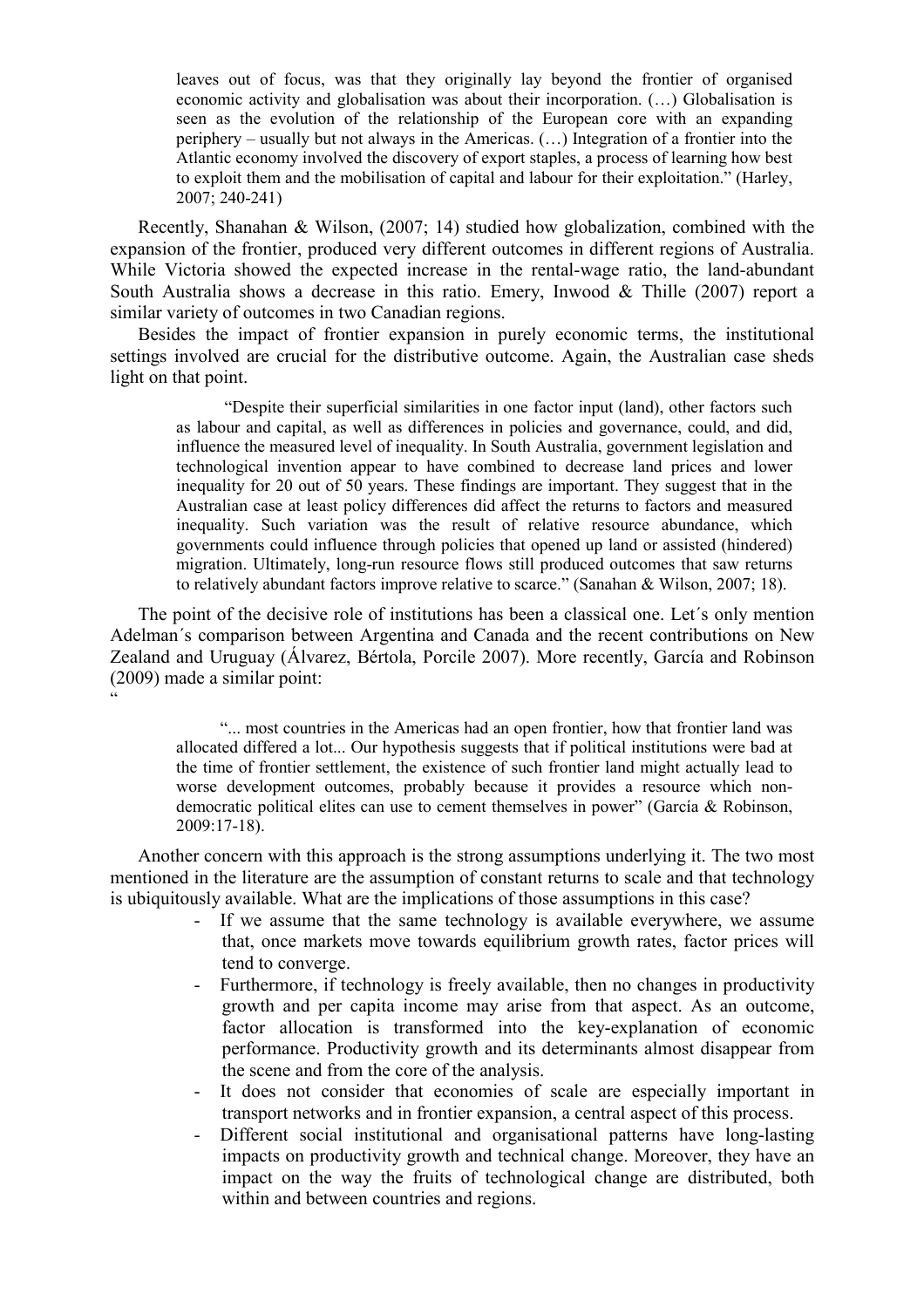What about the Brazilian case?

Brazil seems to show high structural inequality. The fact that inequality grew during the First Globalization Boom should not blur this basic fact. High inequality is not merely a high Gini-coefficient, it is the expression of a whole set of social relations. Inequality may go through different trends, but it seems that in the case of Brazil (and in the case of Chile as well –see Bértola & Rodríguez 2009) high inequality is persistent.

One big question is whether this social organization helps explain the pattern of slow growth during this period. The case of Río de Janeiro and the North-East, the core regions of the early colonial regime and of the slave society, may illustrate this idea. Figure 4 shows the existence of a negative correlation between the percentage of slaves in the active population in 1872 and the growth rate of GDP between 1872 and 1920. It is true that the province of Río de Janeiro looks like an outlier, but its weight is very high. Excluding Rio de Janeiro, the trend turns to be slightly positive.



Figure 5 shows that there is no correlation between growth and inequality. Once again, Río de Janeiro is an outlier. Excluding it the correlation between inequality and growth is positive.

Classical economics sustained that capital formation necessary for growth implies an increase in inequality. The family of authors constituted by Kuznets, Lewis and Prebisch, from different points of view, considered that income growth at early stages might lead to increasing inequality, following a path similar to the LMW curve.

Inequality in Brazil was already high at an early stage. Further development raised inequality but not considerably. Figure 6 presents the data for provinces and states in 1872 and 1920 (at 1872 prices), respectively. At relatively low levels of income, real inequality is almost non-elastic to income, while the IPF shows a sort of high income-elasticity.

One possible shortcoming of the data is the lack of regional prices in order to estimate regional cost of living. An alternative explanation has to explore the changes in the social structures linked to the growth process and their distributional implications.

As mentioned before, Río de Janeiro is an interesting case. In our previous attempt to estimate Brazilian inequality, we performed an exercise based on the changes in incomes of a fixed 1872 structure of different occupations of the Province of Río de Janeiro, based on data from Lobbo (1976). The interesting result, shown in Figure 7, is that inequality fell during the last decades of the 19<sup>th</sup> Century.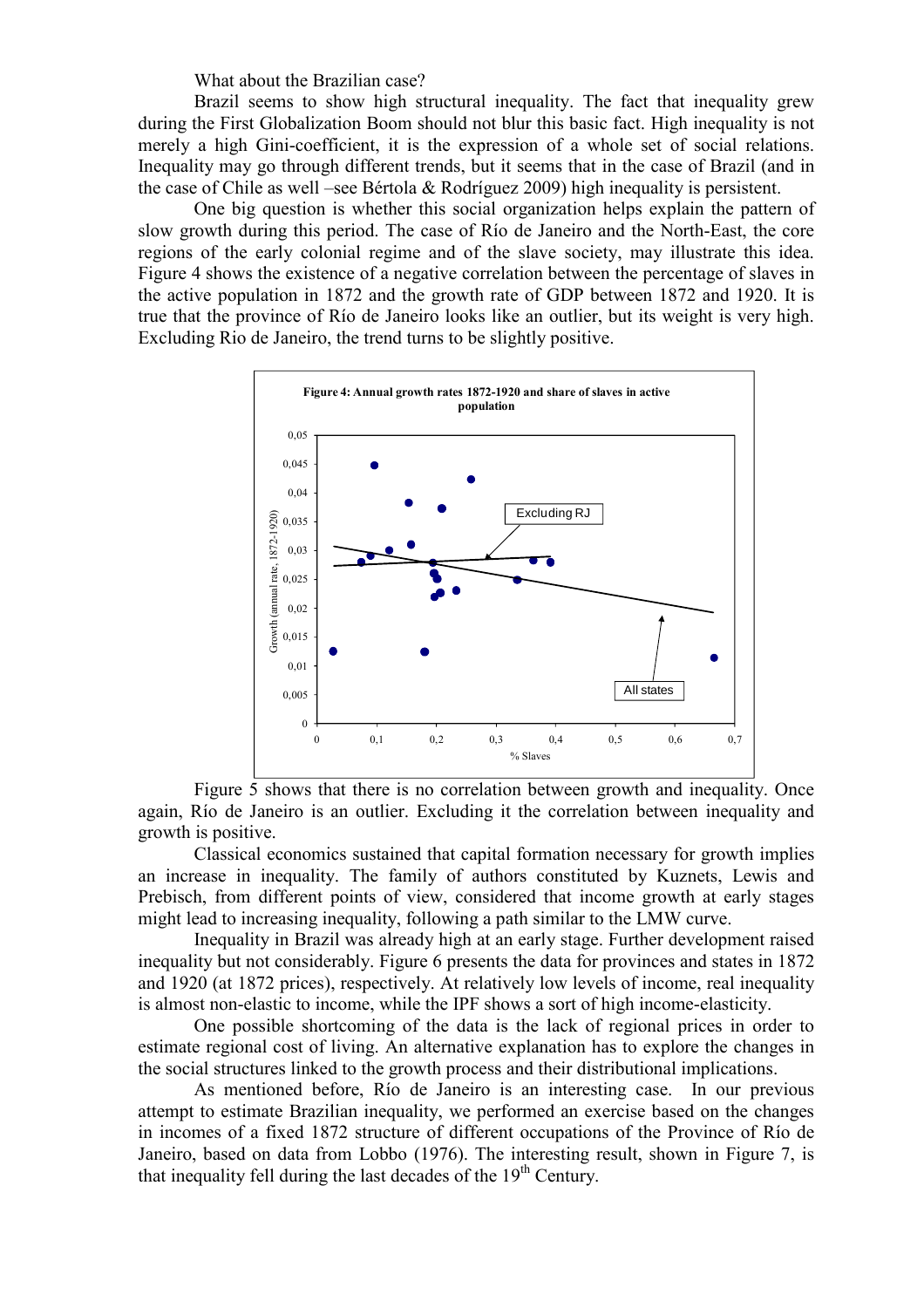



This may be the result of different forces. The abolition of slavery may have had a negative impact on economic activity and specially damaged the sources of income of slave-owners and the elites of the slave society. This is reflected in the relative decadence of the State of Río de Janeiro. However, this falling trend in income inequality may also reflect the general retardation of the Brazilian economy during the last decades of the  $19<sup>th</sup>$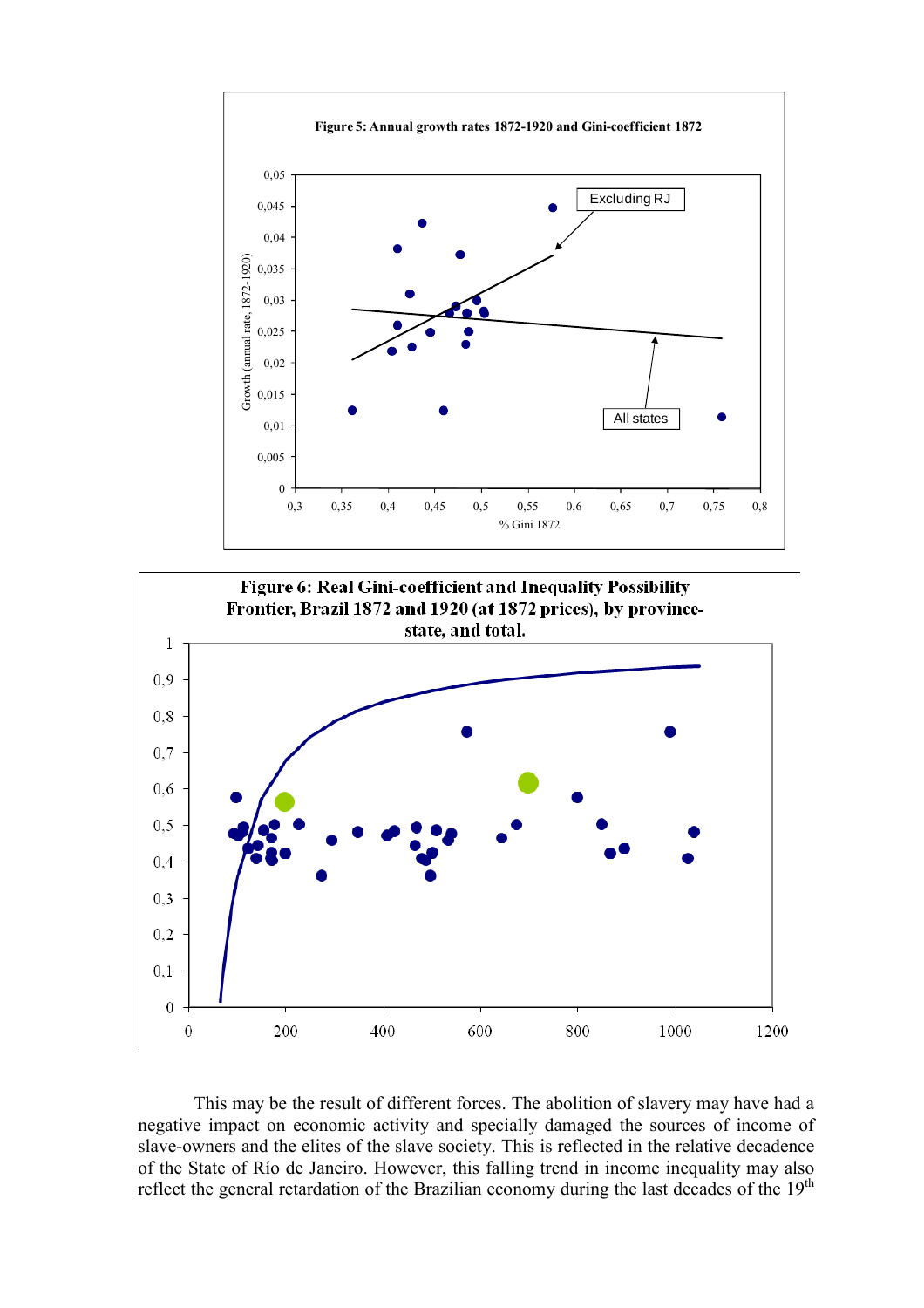Century. In that case, Río de Janeiro may not be an exception, but represent the whole country.

Inequality in Brazil was already high at an early stage. Further development raised inequality but not considerably. Figure 6 presents the data for provinces and states in 1872 and 1920 (at 1872 prices), respectively. At relatively low levels of income, real inequality is almost non-elastic to income, while the IPF shows a sort of high income-elasticity.

One possible shortcoming of the data is the lack of regional prices in order to estimate regional cost of living. An alternative explanation has to explore the changes in the social structures linked to the growth process and their distributional implications.

As mentioned before, Río de Janeiro is an interesting case. In our previous attempt to estimate Brazilian inequality, we performed an exercise based on the changes in incomes of a fixed 1872 structure of different occupations of the Province of Río de Janeiro, based on data from Lobbo (1976). The interesting result, shown in Figure 7, is that inequality fell during the last decades of the  $19<sup>th</sup>$  Century.

This may be the result of different forces. The abolition of slavery may have had a negative impact on economic activity and specially damaged the sources of income of slave-owners and the elites of the slave society. This is reflected in the relative decadence of the State of Río de Janeiro. However, this falling trend in income inequality may also reflect the general retardation of the Brazilian economy during the last decades of the  $19<sup>th</sup>$ Century. In that case, Río de Janeiro may not be an exception, but represent the whole country.

Figure 7. Brazilian real per capita GDP and income distribution (Gini) of a fixed 1872 occupational structure of Río de Janeiro, 1840-1898.



## 6. Conclusions and research agenda

Between 1872 and 1920 the world economy grew at a fast pace with the industrialized economies performing very well. Some Latin American countries, like Argentina, Chile and Uruguay also did well, keeping pace with the most dynamic economies. Brazil did not. On the contrary, the Brazilian economy was stagnant until the turn of the century.

This process of divergence can hardly be explained in terms of factor allocation and relative factor price movements. A more profound analysis of social structures and economic, social and political institutions is needed. In other words, why, how and how much the industrialization process of core countries permeated to peripheral regions.

This is the central topic to explain.

In searching for different explanations, the study of inequality as a limit to growth has returned to the table. Did inequality hinder growth? What kind of inequality? What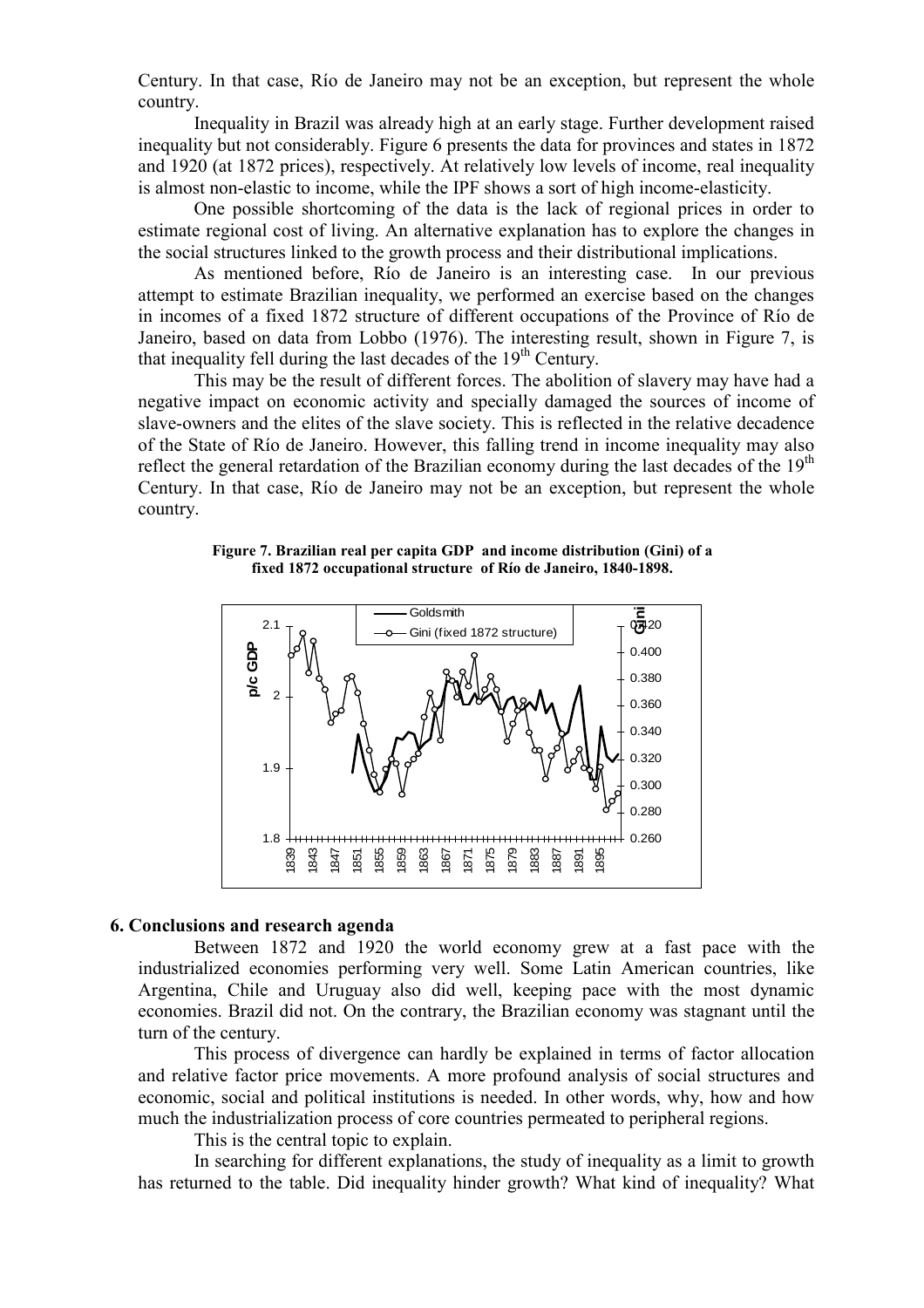are the causes of inequality? Was inequality an inevitable or even desirable outcome of modern growth, or was it a persistent feature of the Brazilian society.

This paper has tried to find some facts before announcing attractive theories. Unfortunately, our empirical contribution is still fragile. The construction of the data has been so labour demanding that our analytical strength is still to be demonstrated.

What we will now summarize are a few stylized facts and a short but attractive research agenda.

Our main findings are:

Brazilian inequality was high already by 1872. In spite of the existence of very important regional differences, within-region inequality was clearly dominant. Regional disparities were not negligible at all. Between-region inequality was important, and between-province inequality more so. An outstanding case is the province of Río de Janeiro, with the highest per capita income and inequality levels, clearly above the rest.

By 1920 inequality had increased, mainly within each specific province (now state) and region. Between-region and between-state inequality did not add to total inequality as much as it did in 1872. Again, Rio de Janeiro was a special case, losing income and population shares and showing lower inequality levels. A similar pattern had occurred earlier in the North-East, the other centre of the colonial and slave society. The core of the Brazilian economy moved to the South-West from the coastal Mid-East.

The standard neoclassical approach has been very active, creative and a real leader in the interpretation of inequality trends during the First Globalization Boom. With this approach, changes in inequality are interpreted as the result of an intensive use of the abundant factors in a region, whose relative prices increase as the transportation revolution integrates the world economy.

While accepting that this mechanism may work, we have sustained that many other forces come into play as well. The transport revolution, a more comprehensive globalization process and the development of different institutional arrangements made the significant expansion of the frontier possible, provoking changes in factor endowments precisely in a direction contrary to the one predicted by the typical neoclassical interpretation. Thus, we expect to see a complex set of counteracting forces at not only the continental level, or between core and periphery (either poor or not), but also at the national, regional and provincial levels, between their corresponding centres and peripheries.

So far, we have considered the results of the action of pure market forces. But what about many other aspects of social organization, that we nowadays in a simplistic way call institutions? Can we expect similar processes of factor price convergence, when the frontier is extended on the basis of slave labour rather than in a farmer economy? Are the distributional consequences similar in regions facing the abolition of slavery than in regions dominated by free immigrants? Are the distributional consequences similar when the state develops a progressive land policy than when local elites are able to appropriate extended areas of land?

Nevertheless, not even the distributional outcomes of different institutional environments in the short-run are the decisive topic. What matters most is the relationship between these different institutional settings and distributional outcomes, and their effect on technical change and productivity growth. That topic has been completely off the agenda in favour of the study of factor price movements. This paper is no exception, since we haven't been able to do more than suggest some lines of research.

The March 2007 special number of the AEHR on factor price movements during the First Globalization Boom contains some articles with ideas similar to ours. Jeffrey Williamson, the leader of the leading paradigm, challenges the author of these papers: "However, a booming export price also induced land settlement, extended frontiers, and an upward drift in land–labour ratios. Further work by the authors of these AEHR papers might well try to assess these offsetting forces." (Williamson 2007: 206).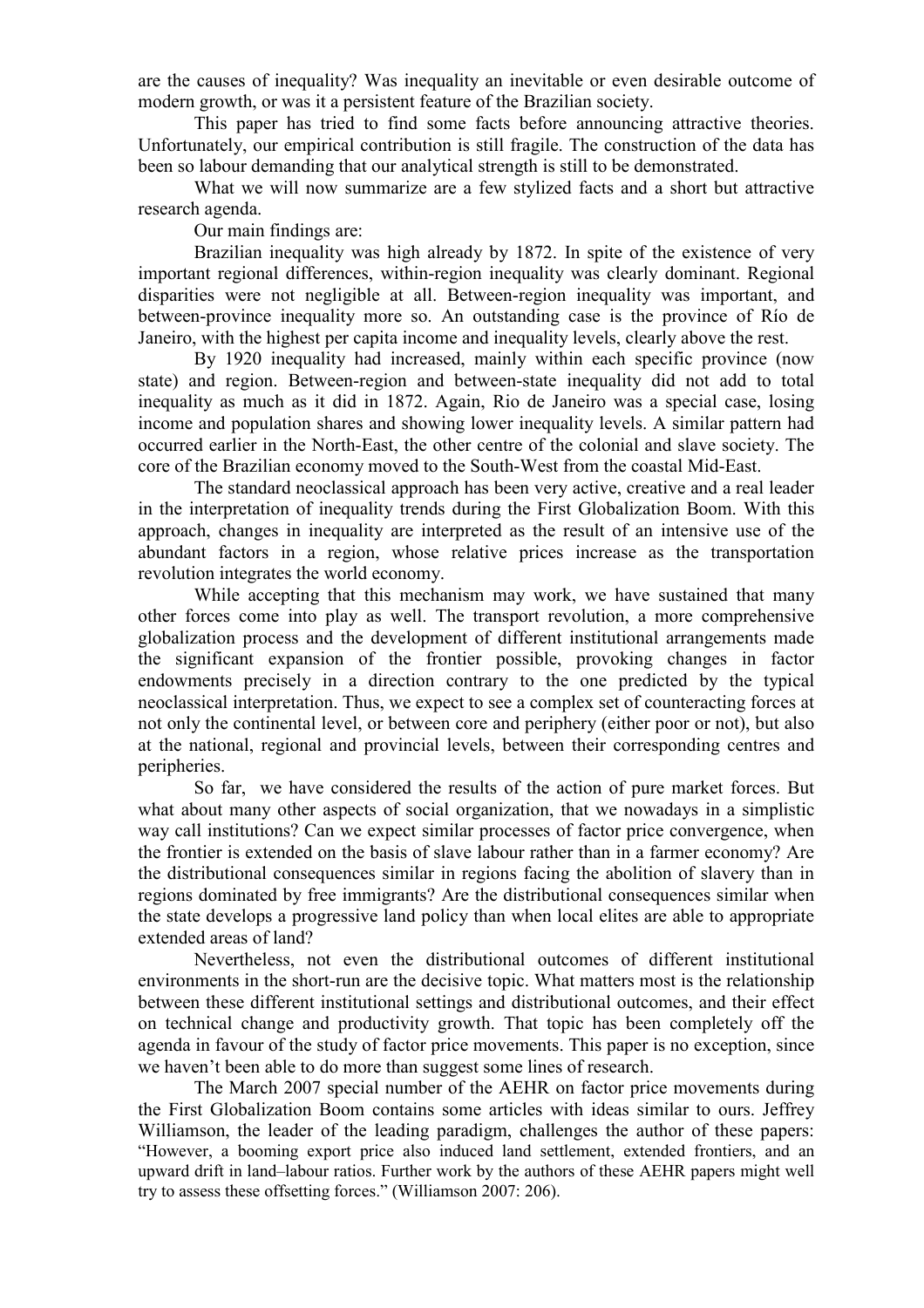At the time he requests for more and better research, he seems to concede on some points.

"... globalisation did not precipitate an absolute factor price convergence within the periphery and between the poor periphery and the core. We need to understand the sources of productivity growth differentials to account for the latter..." (Williamson 2007: 206).

There is too much to be done. Our future research will try to tackle the following topics.

- 1. Our first task is to continue improving the 1920 database. We suspect our total income is overestimated when we expand some sectors surveyed to the total of the population.
- 2. A second line of research is to assess the importance of the expansion of the frontier. Both land/labour and rental/wage ratios are necessary at different levels: national, regional, provincial.
- 3. The selection of important case-studies is of special interest in order to compare the outcome of frontier expansion under different circumstances. Brazil is a continentwide country. Nevertheless, comparisons with other Latin American countries may shed light on this. Similarly, the expansion of the frontier may have different impacts depending on the prevailing social structures and institutions in the local or regional core. The interaction between the expansion of Sao Paulo and Río de Janeiro's relative decay, in a context of drastically changing social relations, is a topic of special interest. The main goal is to assess relations between patterns of frontier expansion and wealth and income distribution, and their impact on growth patterns of GDP and productivity.
- 4. The complex set linked to the Inequality Possibility Frontier deserves special attention: estimating adequate purchasing parity levels, assessing which is the real subsistence level income, and more detailed studies of the elite are necessary complements. Revision of GDP estimates deserves urgent attention, but was out of reach for our research team.
- 5. The commodity lottery has not been given special attention in this paper. However, some provinces, like Pará, went through drastic changes between expansive cycles and subsequent disasters, having a great impact on local as well as inter-province income levels. The study of movements in inequality in some special cases like those previously mentioned, may shed light on these special dynamics.

More homework can be added to this list. Considering that this paper is part of an attempt to incorporate several Latin American countries into a larger study, it seems like an ambitious list so far.

#### Bibliography and sources

- ACEMOUGLU, Daron; Simon JOHNSON & James ROBINSON (2005): "Institutions as the Fundamental Cause of Long-Run Growth", in Handbook of Economic Growth" edited by Aghion, Ph. & S. Durlauf, North Holland.
- ARAÚJO, Eurilton; Luciane CARPENA & Alexandre CUNHA (2005): "Brazilian business cycles and growth from 1850 to 2000". Anais do XXXIII Encontro Nacional de Economia [Proceedings of the 33th Brazilian Economics Meeting] 030, ANPEC - Associação Nacional do Centros de Pos-graduação em Economia.
- BÉRTOLA, Luis; María CAMOU & Gabriel PORCILE (1998): "La Paridad del Poder de Compra de los Salarios Reales de los Países del Cono Sur, 1870-1945", Segundas Jornadas de Historia Económica, Montevideo, Julio de 1999.
- BÉRTOLA, Luis (2005): "A 50 años de la Curva de Kuznets: Crecimiento y distribución del ingreso en Uruguay y otras economías de nuevo asentamiento desde 1870", Investigaciones en Historia Económica.
- BERTOLA, Luis, Cecilia CASTELNOVO, Javier RODRIGUEZ WEBER & Henry WILLEBALD (2007), An Exploration of Income Distribution in Brazil, 1839-1939", Primer Congreso Latinoamericano de Historia Económica, Montevideo, December.
- BÉRTOLA, Luis & Jeffrey WILLIAMSON (2006): "Globalisation in Latin America before 1940", Cambridge Economic History of Latin America, Vol. II, edited by Victor Bulmer-Thomas, John Coatsworth and Roberto Cortés Conde.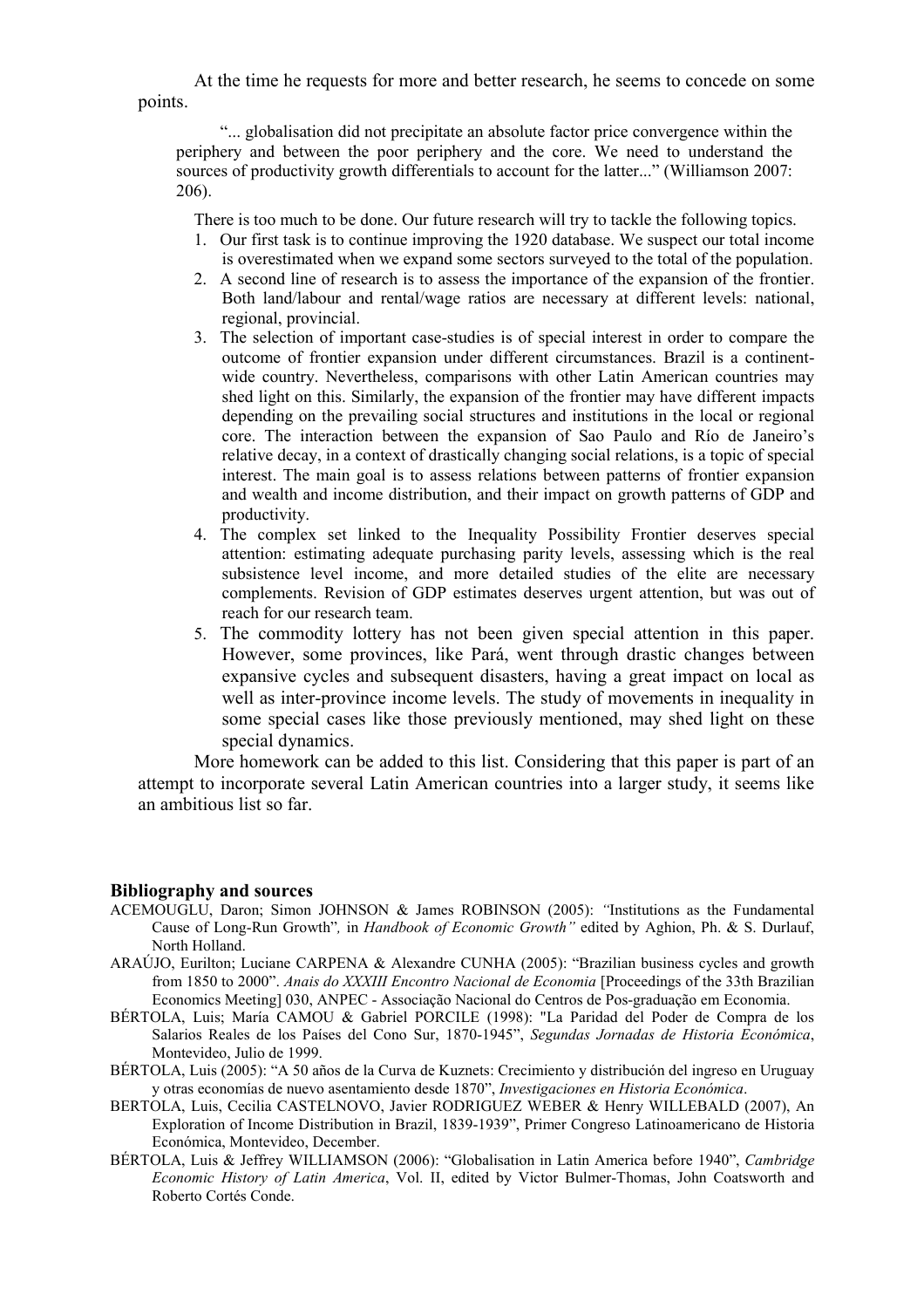- BOURGUIGNON, François & Christian MORRISON (2003): "Inequality among World Citizens: 1820 1992". American Economic Review, v. 92, p: 727 – 744, 2002.
- BRASIL, Diretoira Geral de Estatística (1872): Recenseamento do Brasil.
- BRASIL, Diretoira Geral de Estatística (1878): Relatorio e trabalhos estatísticos. Río de Janeiro.
- BRASIL, "Orçamento de Receita e Despeza do Imperio para Exercicio de 1871 -1872"
- BRASIL, "Orçamento de Receita e Despeza do Imperio para Exercicio de 1872 -1873"
- BRASIL, Diretoira Geral de Estatística (1920): Recenseamento do Brasil.
- BUESCO, Mircea (1979): Brasil. Disparidades de renda no passado. Subsidios para o estudo dos problemas Brasileiros. APEC, Río de Janeiro.
- CANO, Wilson (1993): Raízes da concentração industrial em São Paulo, 2nd. São Paulo 1983.
- CARVALHO DE MELLO, Pedro (1978): Aspectos economicos da organizaçao do trabalho da economia cafeeira do Rio de Janeiro, 1850 – 88. Revista Brasileira de Economia, Rio de Janeiro, 32 (1): 19-67, jan/mar 1978.
- CONTADOR, Claudio. R. & Claudio L. HADDAD (1975): "Produto Real, Moeda e Preços: A Experiência Brasileira no Período de 1861-1970". Revista Brasileira de Estadística, 36, pp. 407-440.
- DE CASTRO, Steve & Flávio GONÇALVES (2005): "Tests for history dependence in mixed-Poisson growth: Brazil, 1822-2000, and USA, 1869-1996, with an estimate of the world mixing distribution at start-up", UnB, UFPR, September.
- EISENBERG, Peter L. (1974): The Sugar Industry in Pernambuco: Modernization Without Change, 1840– 1910". Berkeley, University of California Press.
- ELLERY-Jr Roberto & Victor GOMES (2005): "Ciclo de Negócios no Brasil Durante o Século XX Uma Comparação com a Evidêencia Internacional". Revista de Economía, Julio.
- ENGERMAN, Stanley L. & Kenneth L. SOKOLOFF (1997): "A Factor Endowments, Institutions, and Differential Paths of Growth Among New World Economies: A View from Economic Historians of the United States". In How Latin America Fell Behind, ed. by S. Haber. Stanford, Cal.: Stanford University Press.
- FISHLOW, Albert (1978): "Origens e conseqüências da substituição de importações no Brasil". In Flávio Versiani e José R. Mendonça de Barros, (eds.): Formação econômica do Brasil. A experiência da industrialização". São Paulo, Saraiva.
- FISHLOW, Albert (1983): "Underdevelopment and Development in Brazil. Comments". Journal of Economic Literature, Vol. XXI, pp. 1522-1523, December.
- FRANK, Zephyr (2005): "Wealthholding in Southeastern Brazil, 1815-60". Hispanic American Historical Review 85:2.
- FRANK, Zephyr "Urban Property Tax Records and Social Structure in Rio de Janeiro, 1840s-1880s," research in progress.
- FURTADO, Celso (1963): The economic growth of Brazil. University of California Press.
- GARCÏA\_JIMENO, Camilo & James ROBINSON (2009):"The Myth of the Frontier", NBER WORKING PAPER SERIES Working Paper 14774.
- GOLDSMITH, Raymond W. (1986): Brasil 1850-1984: Desenvolvimento Financieiro sob um Século de Inflação. Yale University. Banco Bamerindus do Brasil, Editora Harper & Row do Brasil.
- HADDAD, Claudio (1978): Crescimento do produto real no Brasil. FGV Instituto de Documentacao, Ed. Fundacao Getuilio Vargas, Rio de Janerio.
- HADDAD, Claudio (1980): "Crescimento económico do Brasil, 1900-76". En Neuhaus, P. (Org): Economia Brasileria: una visao histórica, Rio de Janeiro, Campus.
- INSTITUTO BRASILEIRO DE GEOGRAFIA E ESTATÍSTICA (IBGE) (1990) Estatísticas Históricas do Brasil. Series Econômicas, Demográficas e Sociais 1550 a 1988. Estatísticas do Século XX.
- INSTITUTO PESQUISA ECONÓMICA APLICADA IPEAdata, http://www.ipeadata.gov.br/
- KLEIN, Herbert (1995): "A participação política no Brasil do século XIX: os votantes em São Paulo em 1880". Dados- Revista de Ciências Sociais, v. 38, n. 3, p. 527 – 544.
- KUZNETS, Simon (1965): "Economic Growth and Income Distribution", The American Economic Review.
- LEFF, Nathaniel (1982): Underdevelopment and Development in Brazil. London, Allen and Unwin.
- LIBBY, Douglas Cole (1984): "Trabalho escravo e capital no Brasil o caso de Morro Velho".
- LINDERT, Peter; Branko MILANOVIC & Jeffrey WILLIAMSON (2007): "Measuring Ancient Inequality", Policy Research. The World Bank Development Research Group Poverty Team Working Paper Series 4412.
- LOBO, Eulalia Maria L. (1978): Historia do Rio de Janeiro (do capital comercial ao capital industrial e financeiro). Rio de Janeiro, IBMEC.
- MADDISON, Angus (1992): "Brazilian Development Experience from 1500 to 1929". See website: http://www.eco.rug.nl/~Maddison
- MADDISON, Angus (1995): Monitoring the world economy, 1820–1992. Development Centre Studies, Organization for Economic Cooperation and Development.
- MADDISON, Angus (2001): The World Economy: a Millennial Perspective, OECD Development Centre Studies.